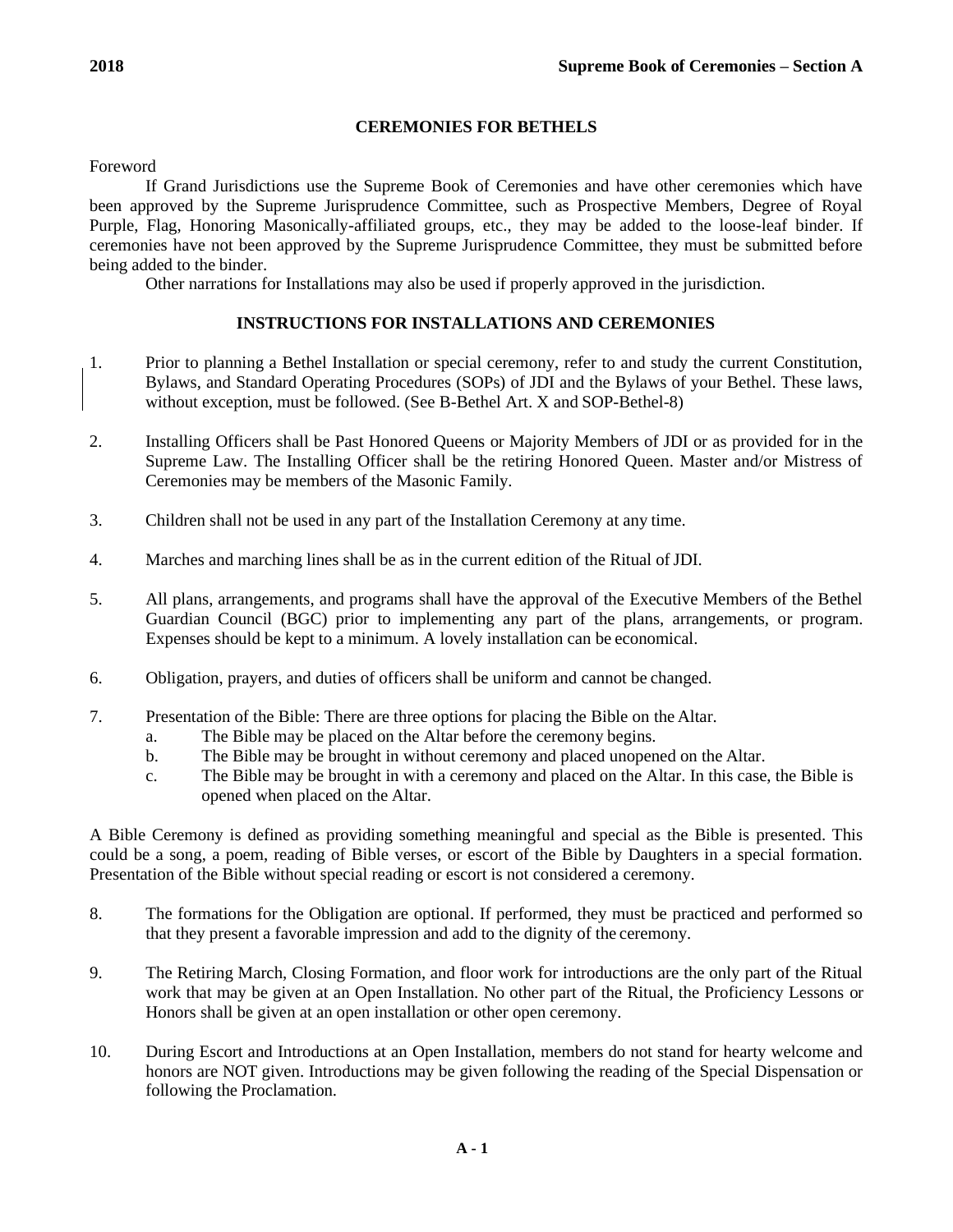- 11. Official Regalia shall be worn, as prescribed in the Constitution, Bylaws, and SOPs of JDI.
- 12. Gloves shall not be worn by anyone taking part in the Installation. Hats and coats shall not be worn, as per Ritual.
- 13. Flowers or decorations shall not be worn on capes or robes but may be carried. No open flames are permitted.
- 14. During the Installation of Bethel Officers, the Installing Officer does not kneel at any time or participate in the closing formation.
- 15. The parents or guardians of the newly installed Honored Queen may be invited to the East to witness the closing formation if approved by the Executive Members of the BGC.
- 16. When the BGC is installed at an Installation of Officers, the Installation shall follow the Installation of Bethel Officers and Choir except at the Institution of a Bethel.
- 17. No gifts shall be given during the Installation of Bethel Officers except those listed under presentations.

#### **ORGANIZATION OF A BETHEL**

It is recommended that the organizer of Bethels, both Supreme and Grand, use this Official Book of Ceremonies in conjunction with information from the Supreme Guardian Council (SGC).

#### **OBJECT OF ORDER:**

The fundamental object of Job's Daughters can be found in the Constitution and Bylaws of JDI.

## **THERE ARE NO PAID ORGANIZERS:**

Each Bethel is self-sustaining from its inception and Bethel activities are not allowed to interfere with church, home or school duties. Entertainment, in keeping with the high ideals of the Order is a feature of all Bethel activities and is under the supervision of the BGC.

### **MASONIC RELATIONSHIP ESSENTIAL:**

Our relationship to the Masonic Fraternity comes from being related to a Master Mason, or related to a Majority Member of Job's Daughters, or sponsorship by a Master Mason. Job's Daughters International is the only organization which requires this close relationship with the Masonic Fraternity which creates a special bond with their members and ideals.

# **MAJORITY MEMBER:**

Each active member in good standing shall become a Majority Member upon becoming twenty (20) years of age, or married, or pregnant under that age, and shall immediately receive gratis a certificate of Majority Membership. She may receive the Majority Ceremony at such time as it is convenient. She shall be entitled to all the rights and privileges of an active member except voting and holding office and shall be subject to the same discipline as an active member. She shall be exempt from further payment of dues.

## **EDUCATIONAL OPPORTUNITIES:**

Job's Daughters International maintains an Educational Fund from which Job's Daughters receive scholarships so that they may further their education at universities, colleges, technical or business schools of their choice (according to the Bylaws and Standard Operating Procedures (SOPs) of the Supreme/Grand Guardian Council).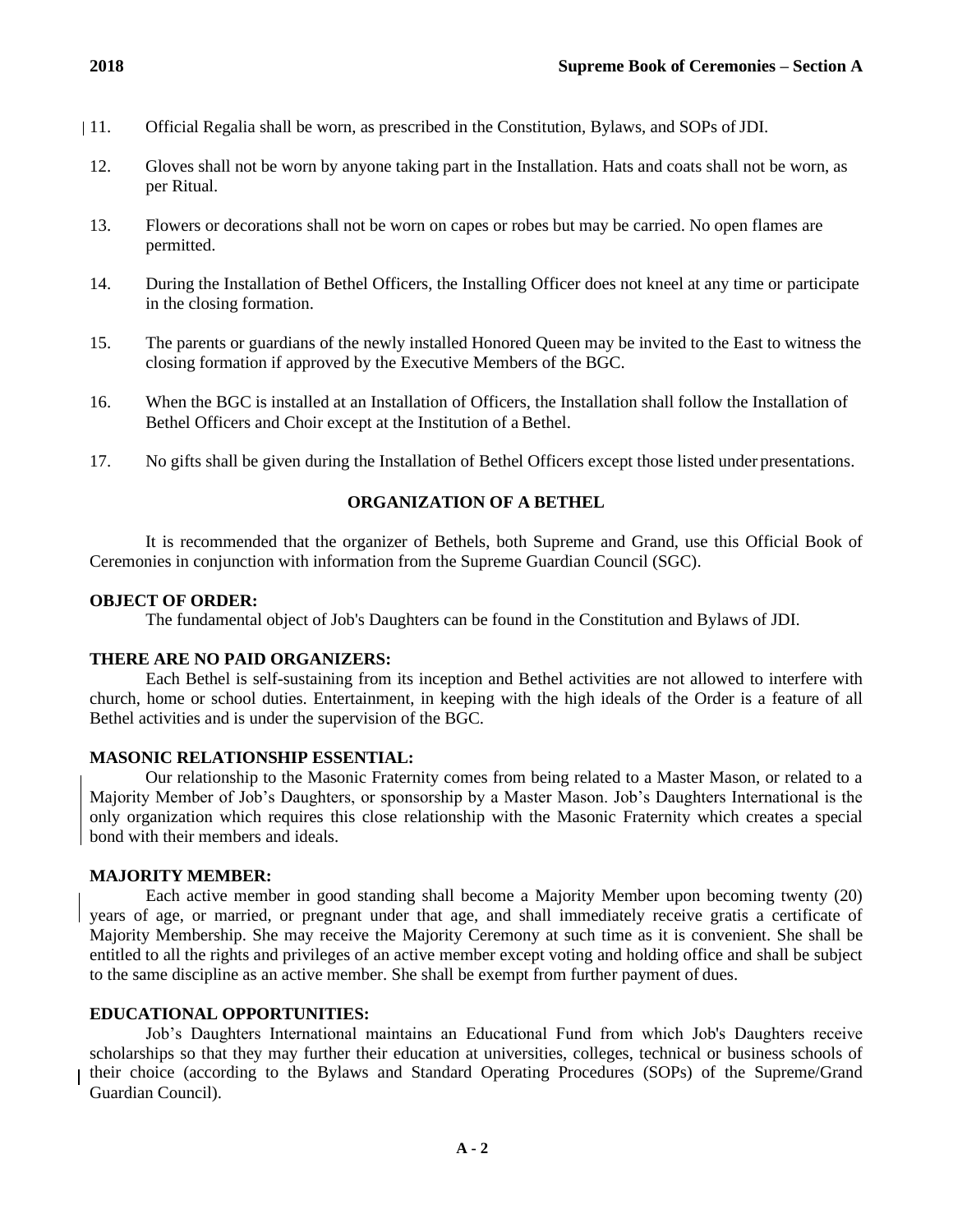# **BENEVOLENT PROJECTS:**

The HIKE Fund (Hearing Impaired Kids Endowment Fund) is the official philanthropic project for Job's Daughters International. Around the Job's Daughters' world, Daughters and adults working together make it possible for children with hearing problems to improve their world. Job's Daughters also support Shrine Hospitals, Masonic Homes, and other projects. The Order encourages participation in these activities.

# **GOVERNMENT OF THE ORDER:**

The organized group to which the girls belong and their meeting place is known as a "Bethel", which means "Holy Place". The meeting place is frequently in a Masonic Temple. The affairs of the Bethel are directed by regularly initiated and affiliated members of the Order under the supervision of an adult advisory group composed of nine (9) members known as the Bethel Guardian Council (BGC).

The BGC is composed of five (5) Executive Members, one of whom must be a Master Mason in good standing (POL-BOT-2), and four (4) Associate Members. The BGC is under the jurisdiction of the SGC and/or under the Grand Guardian Council (GGC) (State, Province, or Country). See Constitution, Bylaws, and SOPs.

# **ATTENDANCE OF ADULTS:**

See Constitution, Bylaws, and SOPs (SOP-Bethel-9 Sec. 4)

# **EQUALITY:**

One of the lessons learned in a Bethel is that of equality. Regardless of one's status outside, when within the Bethel all are equal, even to the wearing of identical white Grecian robes by Bethel Officers and Bethel Choir. No part of the work of Job's Daughters is hidden from those who should know what the members do and are taught. The Daughters preside over the business affairs of the Bethel and take an active part in all activities with the approval, guidance, and supervision of the BGC.

## **ROBES:**

The Official Regalia of the Order is the white Grecian robe. See Constitution, Bylaws, and SOPs of JDI. (See SOP-Bethel-11) For instructions on "Organization of a Bethel" see SOP-Bethel-12.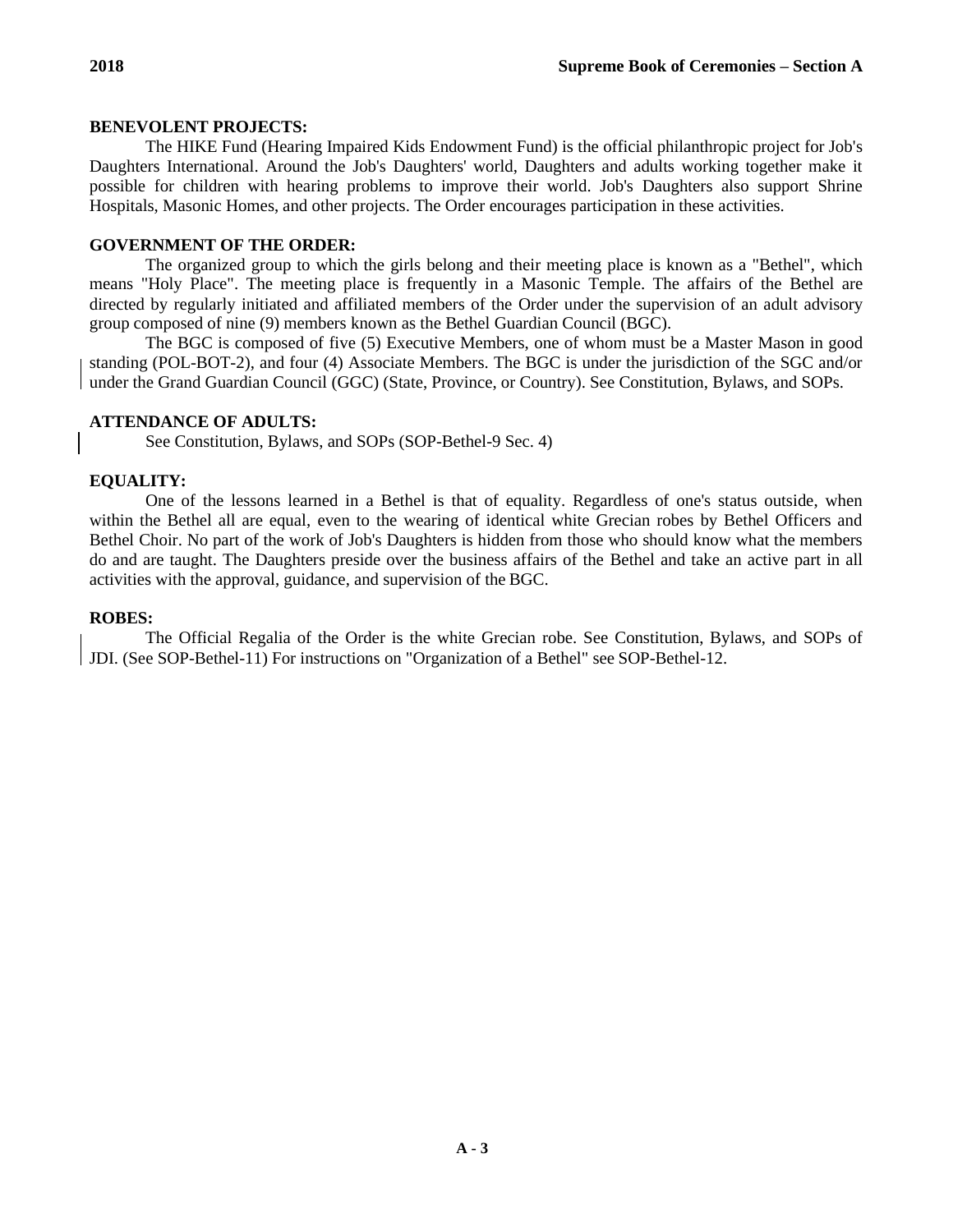# **INSTITUTION OF A BETHEL GENERAL INSTRUCTIONS**

## **DEFINITION:**

The institution of a Bethel could also be called the establishing of the Bethel. The purpose of the ceremony is to instruct and establish the functional elements of the Bethel. The basic elements are:

Installation of the BGC,

Initiation (or Obligation) of the Bethel Daughters,

Installation of the Bethel Officers.

These ceremonies can be conducted with or without the assistance of a Chartered Bethel.

## **PREPARATION OF THE BETHEL ROOM:**

The Bethel Room is set up as per Ritual. The new Bethel Daughters should be in the Bethel Room for the beginning remarks and to witness the Installation of the BGC. Therefore, chairs for the new Daughters are placed in the West in front of the Dais and behind the semicircle. The members of the BGC are seated on the sidelines. (See Installation of the BGC.)

(Note: The chairs for the Bethel Daughters may be placed on the sidelines, if necessary, to accommodate the size of the Bethel Room and if approved by the Instituting Officer.)

The Instituting Officer shall be a woman who is, or has served as, Supreme Guardian, Grand Guardian, or Bethel Guardian. The Instituting Associate Officer shall be a Master Mason (POL-BOT-2), preferably who is, or has served as, Associate Supreme Guardian, Associate Grand Guardian, or Associate Bethel Guardian. Other Instituting Officers shall be members of the SGC, GGC, BGC or Bethel Daughters. The Supreme/Grand Guardian granting the dispensation for Institution shall appoint the Instituting Officers.

# **INSTITUTION CEREMONY (With the assistance of a Bethel at a Closed Meeting)**

When a full, Chartered Bethel is available, the Institution may be conducted with the assistance of the Chartered Bethel at a Closed Meeting. When a full Chartered Bethel is not available, the Institution may be conducted with the assistance of a joint or combined Bethel made up of Members of Job's Daughters and/or Majority Members at a Closed Meeting.

#### **PREPARATION OF BETHEL ROOM:**

The Bethel Room is set up as per Ritual. Chairs are arranged in two or more rows, depending on the number of applicants, on the North side. The Bible is placed unopened on the Altar. The National Emblem and Bethel Flag are placed in the Preparation Room.

Prior to the Opening Ceremony, the applicants are seated on the North side. Members of the BGC are seated according to directions under Installation of BGC on the North and/or South side of the room.

## **OPENING:**

The Bethel Guardian and Associate Bethel Guardian of the assisting Bethel participate in the Opening Ceremony. The opening march, "Open the Gates of the Bethel", is performed by the assisting Bethel.

After the opening march, the Honored Queen calls the Instituting Officer and the Instituting Associate Officer to the podium, introduces them, and hands the gavel to the Instituting Officer. As they are introduced, the other Instituting Officers rise.

# INSTITUTING OFFICER: **In Instituting this Bethel, I will be assisted by:**

(title) **as Instituting Associate Supreme** (Grand) **Officer**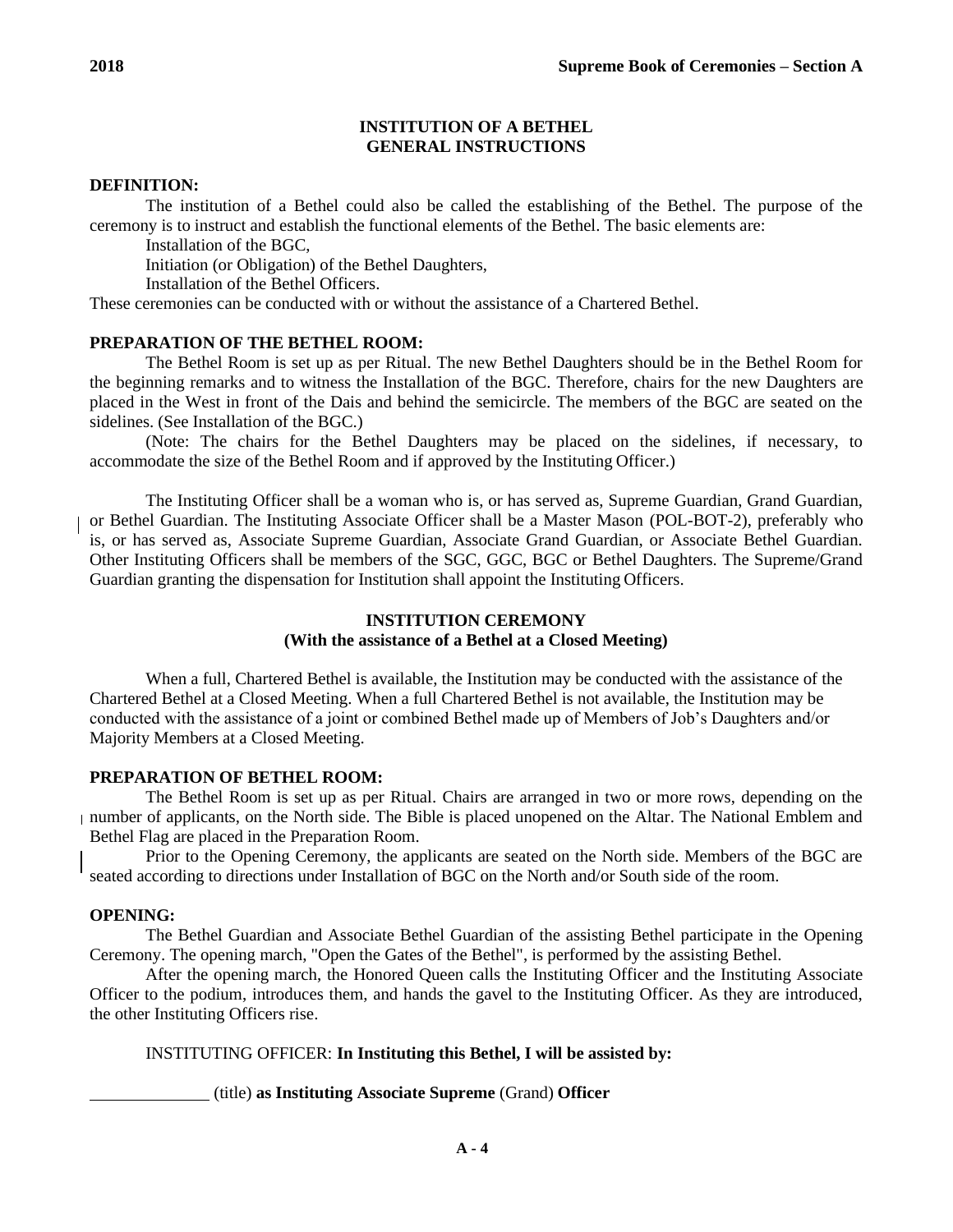(title) **as Instituting Supreme** (Grand) **Guide** (title) **as Instituting Supreme** (Grand) **Marshal** (title) **as Instituting Supreme** (Grand) **Secretary** (title) **as Instituting Supreme** (Grand) **Chaplain**

(title) **as Instituting Supreme** (Grand) **Director of Music.**

## **The Instituting Officers will take their stations.** When in position, one rap of gavel (\*).

INSTITUTING OFFICER: **Instituting Associate Supreme** (Grand) **Officer, may we have an address by you.**

Someone other than the Instituting Associate Officer may give this address if appropriate and if appointed by the Instituting Officer. (Note: This address is meant to provide information about JDI to visitors on the sidelines who may not have been involved with the organization of the Bethel. If all visitors are familiar with the Order, the Instituting Officer may omit the address.)

INSTITUTING ASSOCIATE SUPREME (GRAND) OFFICER: (Rises and steps to podium. When presentation is complete, he is seated.) **Members of Job's Daughters and friends: We have assembled here to institute a new Bethel of Job's Daughters International.**

**This Order is an international organization for girls between the ages of 10 and 20 years, who are related to a Master Mason, or related to a Majority Member of Job's Daughters, or sponsored by a Master Mason. This Order is the first and only Order so founded.**

**The Order was founded by Mrs. Ethel T. Wead Mick, in the city of Omaha, Nebraska, on October 20, 1920 and was formally organized May 27, 1921, by authority of Mrs. Anna J. Davis, Worthy Grand Matron and Mr. James E. Bednar, Worthy Grand Patron of the Order of Eastern Star in Nebraska, and assisted by Mr. J. B. Fradenberg, Grand Master, A.F.& A.M. in Nebraska.**

**The object of this organization is to band together girls of Masonic relationship or Masonic sponsorship for spiritual and moral upbuilding, to develop leadership, to seek knowledge, to teach love of God, love of Country, respect for its Flag and the country for which it stands, love of home and family, and reverence for the teachings of the Holy Scriptures.**

**The Ritual was written by the founder, Mrs. Ethel T. Wead Mick, in memory of her mother. The teachings are based on the Book of Job, with special reference to the 42nd Chapter, 15th Verse: "and in all the land were no women found so fair as the daughters of Job, and their father gave them inheritance among their brethren."**

**The first Bethel was instituted in Omaha, Nebraska, May 7, 1921. The white Grecian robe is worn by all Officers and the Bethel Choir, thus creating a feeling of equality in dress. White shoes and white hose are in keeping with the Grecian robe.**

**The Bethel functions under the direct supervision of the Executive Members of the Bethel Guardian Council, consisting of five members, at least one of whom shall be a Master Mason.**

**Those eligible for appointment as Executive Members of a Bethel Guardian Council are Master Masons and women who have attained the age of twenty years provided they are: a direct descendant of a Master Mason or the wife, daughter, granddaughter, mother, grandmother, sister, half-sister, step-sister, niece, grandniece, daughter-in-law, step-daughter, step-granddaughter, sister-in-law, first or second cousin or sister or widow of a Master Mason; or (2) members of an organization basing its membership requirements on Masonic relationships; or (3) Past Bethel Guardians; or (4) Majority Members of Job's Daughters International.**

**One of the outstanding features of this organization is that the parents are welcome to attend all meetings and activities of the Bethel.**

**An educational fund is maintained from which members may receive scholarships for the purpose of furthering their education.**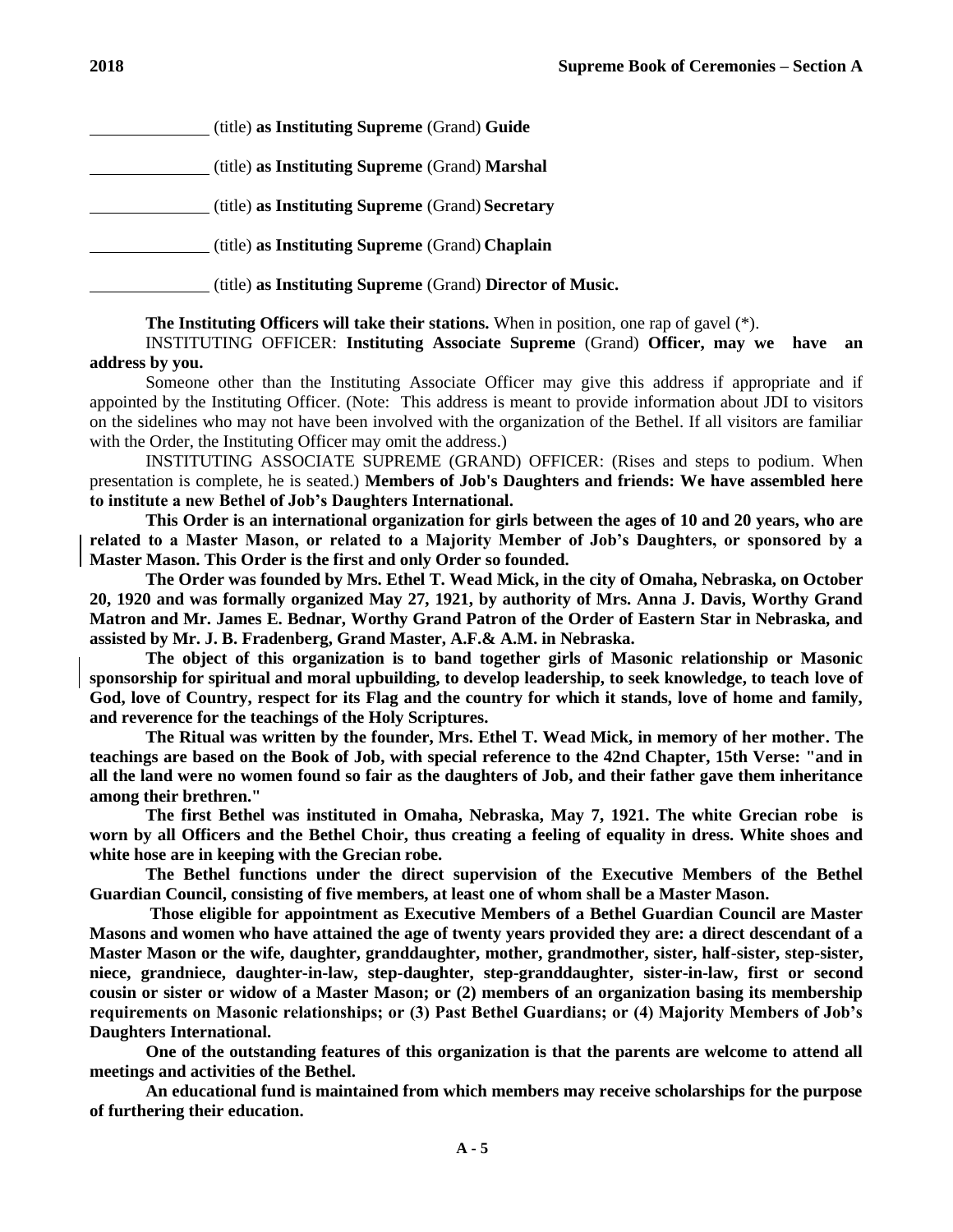**Entertainment in keeping with the high ideals of the Order and under the supervision of the Bethel Guardian Council, are features of all activities.**

**The HIKE Fund (Hearing Improvement Kids Endowment Fund) is the official philanthropic project of Job's Daughters International. Members and adult workers earn funds to provide grants for assistive hearing devices for children with hearing losses, so they can achieve improved communication skills. In addition, Job's Daughters participate in community service projects and support the philanthropic endeavors of other Masonic organizations.**

**Special emphasis is given to the motto: "Virtue is a quality which highly adorns woman."**

INSTITUTING OFFICER: **Instituting Supreme** (Grand) **Secretary,** (rises) **you will read the authority granted these applicants to organize a Bethel.** Instituting Supreme (Grand) Secretary reads the official dispensation.

INSTITUTING OFFICER: **Before proceeding with our ceremony, we request all adults who are attending a Bethel Meeting for the first time to assume a Pledge of Honor. You will please rise for the Pledge.** Instituting Officer gives the Pledge for Unobligated Visitors as per Ritual. One rap of gavel (\*) to seat everyone after the Pledge.

(INSTALLATION OF BGC TAKES PLACE AT THIS TIME. SEE PAGE A-9)

INSTITUTING OFFICER: We have requested Bethel No. of (City) (State, Province, or Country) **to initiate our new members. Instituting Supreme** (Grand) **Guide** (rises) **and Instituting Supreme**  (Grand) **Marshal** (rises), **you will escort the applicants to the Preparation Room for the Ceremony of Initiation.**

Instituting Supreme (Grand) Guide and Instituting Supreme (Grand) Marshal use regular lines of march to escort the candidates out of the Anteroom door and prepare them for the Ceremony of Initiation.

Instituting Officer returns gavel to the Honored Queen. When candidates are outside of the Bethel Room, the Honored Queen proceeds with the Opening Ceremony of the Bethel as per Ritual. Introductions may be omitted at this time. All Orders of Business are omitted except for Reading of Special Dispensation. Honored Queen proceeds with Ceremony of Initiation.

Following the Ceremony of Initiation, the Mothers', Fathers', and Guardians' Prayer and Song will be performed. It is optional to do Introductions, Good of the Bethel including Remarks and Coin March. The regular Closing Ceremony will be performed as per Ritual. During Closing Ceremony, the Honored Queen presents the gavel to the Instituting Officer.

# INSTITUTING OFFICER: **I now declare Bethel U.D. recessed to prepare for the Installation of Bethel Officers and Bethel Choir.**

If the Installation of Bethel Officers does not take place immediately following initiation, announce the time and location. Installation Ceremony of Bethel Officers and Bethel Choir must be on the same day.

# **INSTITUTION CEREMONY (Without the assistance of a Bethel at a Closed Meeting)**

When a full, Chartered Bethel or a joint/combined Bethel of Daughters and/or Majority Members cannot be assembled, the Institution can be conducted without the assistance of a Bethel by adults of the Order at a Closed Meeting.

## **PREPARATION OF BETHEL ROOM:**

The Bethel Room is set up for the Installation of Officers. Chairs are arranged in two or more rows, depending on the number of applicants, on the North side. The Bible is placed unopened on the Altar. The National Emblem and Bethel Flag are placed in the East.

Prior to the Opening Ceremony, the applicants are seated on the North side. Members of the BGC are seated according to directions under Installation of BGC on the North and South side of the room.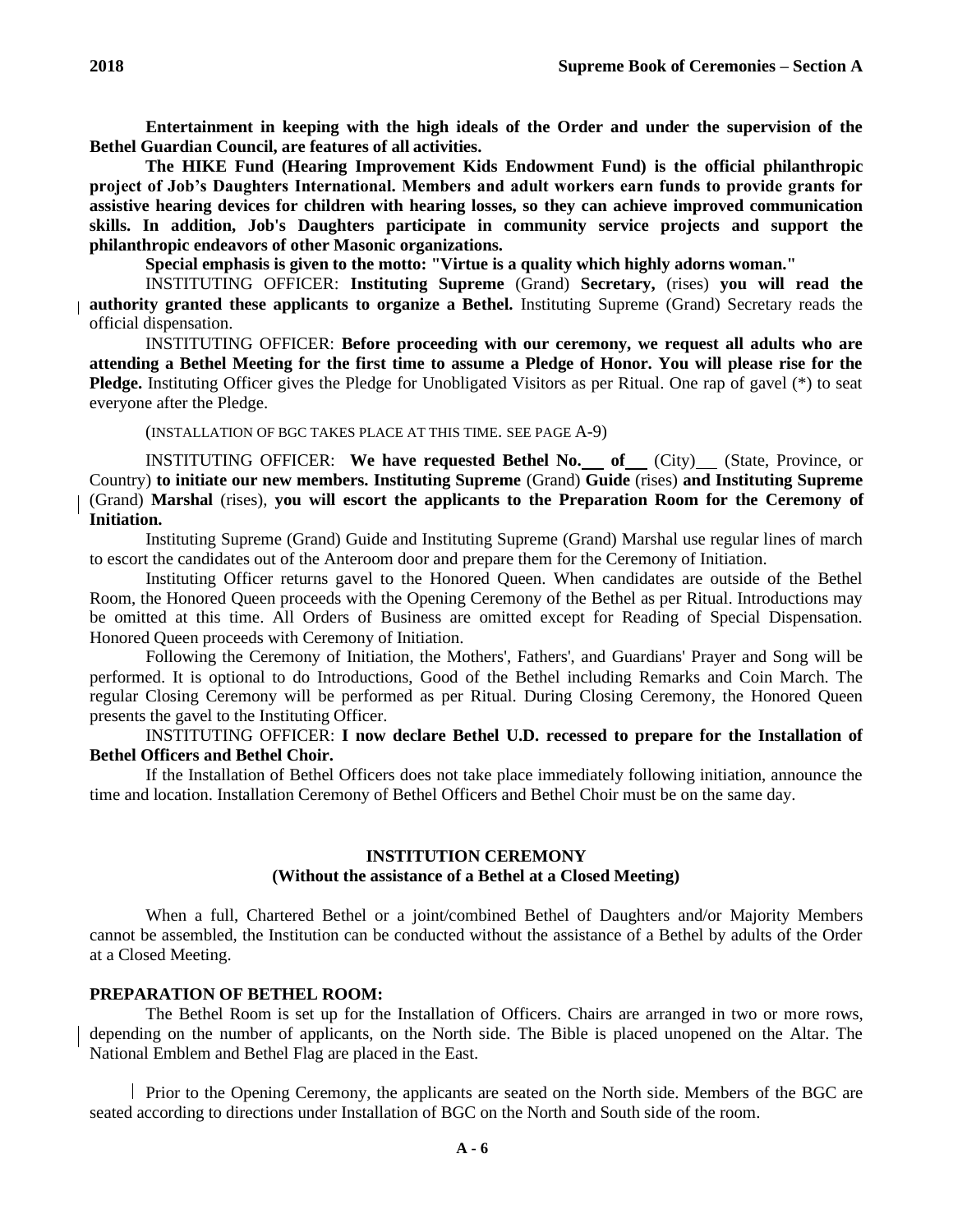#### **ENTRANCE OF INSTITUTING OFFICERS:**

The Instituting Supreme (Grand) Guide enters from the Anteroom followed, by the Instituting Supreme (Grand) Secretary, and the Instituting Officer. The Instituting Supreme (Grand) Marshal enters from the Preparation Room, followed by the Instituting Supreme (Grand) Chaplain, and the Instituting Associate Supreme (Grand) Officer. Instituting Supreme (Grand) Director of Music is at the instrument.

Instituting Supreme (Grand) Guide and Instituting Supreme (Grand) Marshal march east on the North and South Marching Lines to Altar Line, turn north and south to North and South side of Altar, march east to East Line, turn and march to North and South Marching Lines. Instituting Supreme (Grand) Officer and Instituting Associate Supreme (Grand) Officer proceed to East Dais. Instituting Supreme (Grand) Guide and Instituting Supreme (Grand) Marshal turn and march west to their stations in the West.

Instituting Supreme (Grand) Secretary assumes her/his station at the Recorder's desk and Instituting Supreme (Grand) Chaplain assumes her/his station North of the Altar. Officers are seated.

In Instituting a Bethel in a community not familiar with the Order, regular procedures and arrangements are made as outlined in "Organizing a Bethel". All adults present must be eligible to witness the ceremony as specified in the Constitution, Bylaws, and Standard Operating Procedures of the SGC.

# INSTITUTING OFFICER: **In Instituting this Bethel, I will be assisted by:**

(title) **as Instituting Associate Supreme** (Grand) **Officer**

(title) **as Instituting Supreme** (Grand) **Guide**

(title) **as Instituting Supreme** (Grand) **Marshal**

(title) **as Instituting Supreme** (Grand) **Secretary**

(title) **as Instituting Supreme** (Grand) **Chaplain**

(title) **as Instituting Supreme** (Grand) **Musician.**

**The Instituting Officers will take their stations.** When in position, one rap of gavel (\*).

INSTITUTING OFFICER: **Instituting Associate Supreme** (Grand) **Officer, may we have an address by you.** Someone other than the Instituting Associate Officer may give this address if appropriate and if appointed by the Instituting Officer.

(Note: This address is meant to provide information about JDI to visitors on the sidelines who may not have been involved with the organization of the Bethel. If all visitors are familiar with the Order, the Instituting Officer may omit the address.)

INSTITUTING ASSOCIATE SUPREME (GRAND) OFFICER: (Rises and steps to podium. When presentation is complete, he is seated.) **Members of Job's Daughters and friends: We have assembled here to institute a new Bethel of Job's Daughters International. This Order is an international organization for girls between the ages of 10 and 20 years, who are related to a Master Mason, or related to a Majority Member of Job's Daughters, or sponsored by a Master Mason. This Order is the first and only Order so founded.**

**The Order was founded by Mrs. Ethel T. Wead Mick, in the city of Omaha, Nebraska, on October 20, 1920 and was formally organized May 27, 1921, by authority of Mrs. Anna J. Davis, Worthy Grand Matron and Mr. James E. Bednar, Worthy Grand Patron of the Order of Eastern Star in Nebraska, and assisted by Mr. J. B. Fradenberg, Grand Master, A.F.& A.M. in Nebraska.**

**The object of this organization is to band together girls of Masonic relationship or Masonic sponsorship for spiritual and moral upbuilding, to develop leadership, to seek knowledge, to teach love of God, love of Country, respect for its Flag and the country for which it stands, love of home and family, and reverence for the teachings of the Holy Scriptures.**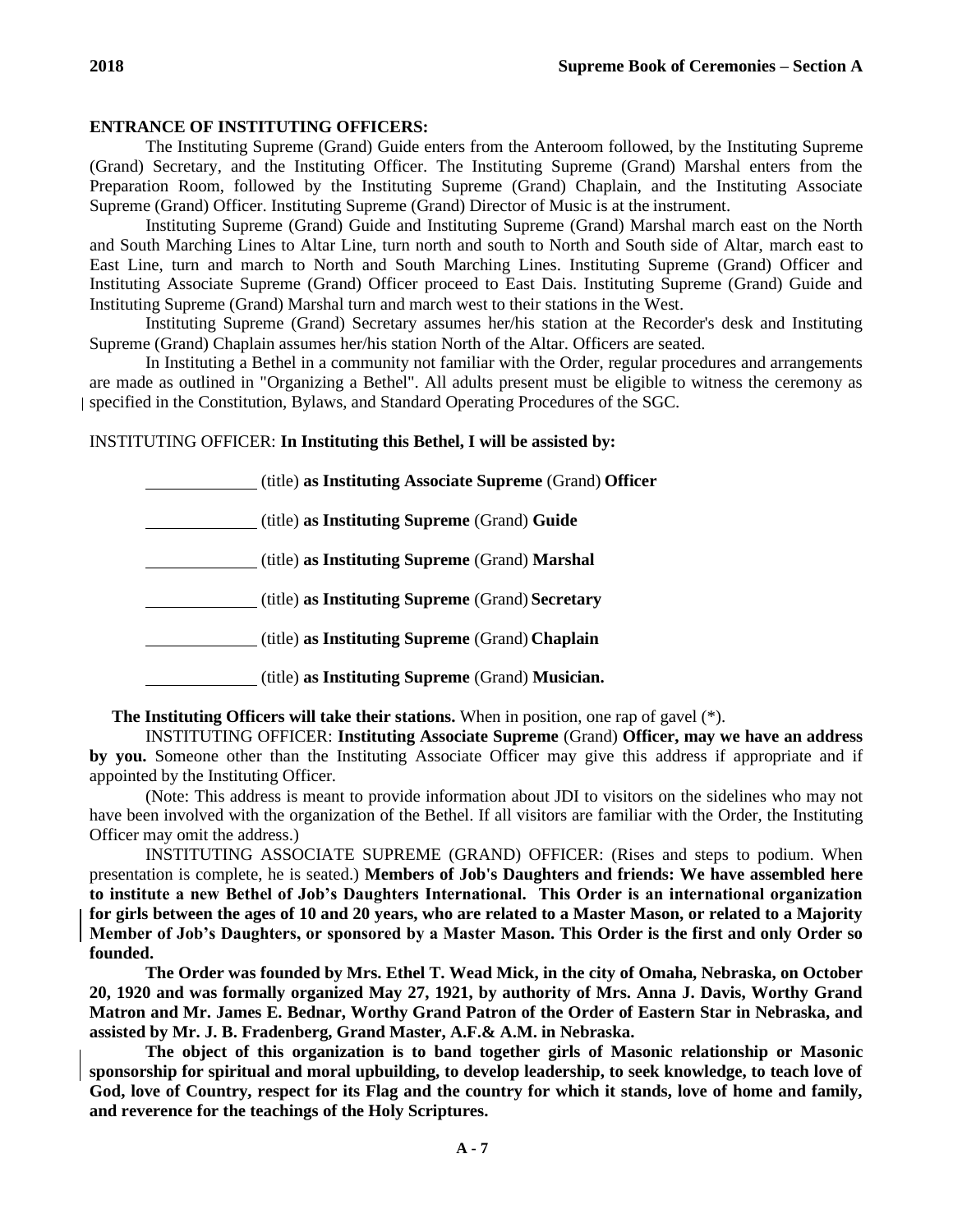**The Ritual was written by the founder, Mrs. Ethel T. Wead Mick, in memory of her mother. The teachings are based on the Book of Job, with special reference to the 42nd Chapter, 15th Verse: "and in all the land were no women found so fair as the daughters of Job, and their father gave them inheritance among their brethren."**

**The first Bethel was instituted in Omaha, Nebraska, May 7, 1921. The white Grecian robe is worn by all Officers and the Bethel Choir, thus creating a feeling of equality in dress. White shoes and white hose are in keeping with the Grecian robe.**

**The Bethel functions under the direct supervision of the Executive Members of the Bethel Guardian Council, consisting of five members, at least one of whom shall be a Master Mason.**

**Those eligible for appointment as Executive Members of a Bethel Guardian Council are Master Masons and women who have attained the age of twenty years provided they are: a direct descendant of a Master Mason or the wife, daughter, granddaughter, mother, grandmother, sister, half-sister, step-sister, niece, grandniece, daughter-in-law, step-daughter, step-granddaughter, sister-in-law, first or second cousin or sister or widow of a Master Mason; or (2) members of an organization basing its membership requirements on Masonic relationships; or (3) Past Bethel Guardians; or (4) Majority Members of Job's Daughters International.**

**One of the outstanding features of this organization is that the parents are welcome to attend all meetings and activities of the Bethel.**

**An educational fund is maintained from which members may receive scholarships for the purpose of furthering their education.**

**Entertainment in keeping with the high ideals of the Order and under the supervision of the Bethel Guardian Council are features of all activities.**

**The HIKE Fund (Hearing Impaired Kids Endowment Fund) is the official philanthropic project of Job's Daughters International. Members and adult workers earn funds to provide grants for assistive hearing devices so hearing-impaired children can achieve improved communication skills. In addition, Job's Daughters participate in community service projects and support the philanthropic endeavors of other Masonic organizations.**

**Special emphasis is given to the motto: "Virtue is a quality which highly adorns woman."**

INSTITUTING OFFICER: **Instituting Supreme** (Grand) **Secretary,** (rises) **you will read the authority granted these applicants to organize a Bethel.** Instituting Supreme (Grand) Secretary reads the official dispensation or authority for institution.

INSTITUTING OFFICER: **Before proceeding with our ceremony, we request all adults who are attending a Bethel Meeting for the first time to assume a Pledge of Honor. You will please rise for the Pledge.** Instituting Officer gives the Pledge for Unobligated Visitors as per Ritual. One rap of gavel (\*) to seat everyone after the Pledge.

(INSTALLATION OF BGC TAKES PLACE AT THIS TIME. SEE PAGE A-9)

INSTITUTING OFFICER: **Instituting Supreme** (Grand) **Guide** (rises) **and Instituting Supreme**  (Grand) **Marshal** (rises), **you will place the applicants in proper position west of the Altar to receive the Obligation.** Instituting Supreme (Grand) Guide and Instituting Supreme (Grand) Marshal use floorwork as per Ritual to conduct applicants west of the Altar. Applicants kneel.

INSTITUTING OFFICER: **You will assume the Attitude of Prayer and repeat after me.** Instituting Officer gives Proficiency Lesson No. 2. **Arise Daughters. Since you are not to be initiated by Bethel Officers at this time, the Proficiency Lessons will be imparted to you.** Gives Proficiency Lesson numbers 1, 3, 4, 5, 6,7, 8, 9, and 10. Installing Supreme Guide and Installing Supreme Marshal will give the grip of the Order. (As soon as is possible, the new Daughters should participate in a full Initiation.)

INSTITUTING OFFICER: **Instituting Supreme** (Grand) **Guide and Instituting Supreme** (Grand) **Marshal, you will conduct the Daughters to the Secretary's desk where they will sign the Permanent Record Book after which you will conduct them to the seats reserved for them and return to your stations.**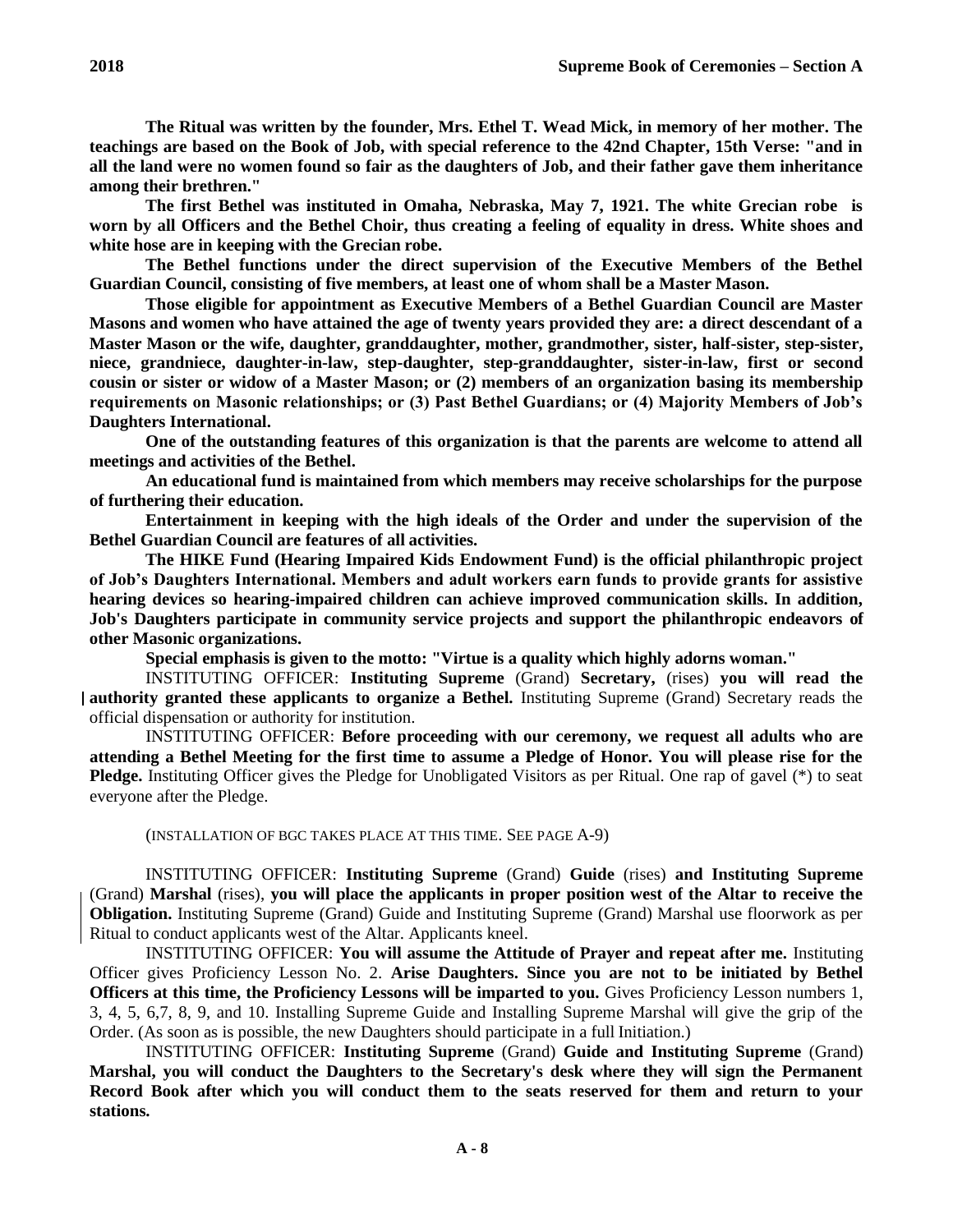March music shall be provided during the signing of the Permanent Record Book. When all Daughters are seated, the Instituting Officer proceeds.

# INSTITUTING OFFICER: **I now declare Bethel U.D. recessed to prepare for the Installation of Bethel Officers and Bethel Choir.**

If the Installation of Bethel Officers does not take place immediately following initiation, announce the time and location. Installation Ceremony of Bethel Officers and Bethel Choir must be on the same day.

## **INSTALLATION OF BETHEL GUARDIAN COUNCIL**

For use by Bethels under Supreme and Grand Guardian Councils not having their own approved Book of Ceremonies

Installation of the BGC may take place following the Installation of Bethel Officers except at the Institution of a Bethel, or during a regular Bethel Meeting. If the Installation takes place with the Installation of Bethel Officers, it shall take place immediately after the Bethel Officers are installed. If it takes place during a regular Bethel Meeting, then it shall take place under Good of the Bethel as per Ritual.

Prior to the Installation of the BGC, the Supreme (Grand) Guardian shall have provided a list of those who are to be installed. Refer to Constitution and Bylaws for those eligible to serve as Installing Officers.

Honored Queen invites the Installing Officer and Associate Installing Officer to approach the East informally. When in the East, the Honored Queen presents the gavel to the Installing Officer. An Associate Installing Officer is optional and if not available, the Installing Officer may perform the entire Installation.

INSTALLING OFFICER: **In installing the members of the Bethel Guardian Council, I will be assisted by:** As the Installing Officers' names are read, they will rise.

(title) **as Associate Installing Officer**

(title) **as Installing Guide**

(title) **as Installing Marshal**

(title) **as Installing Secretary**

(title) **as Installing Chaplain**

(title) **as Installing Musician.**

**The Installing Officers will assume their stations.** When the Officers are in position, Installing Officer sounds one rap of gavel (\*).

INSTALLING OFFICER: **Installing Secretary**, (rises) **you will read the names of the members of the Bethel Guardian Council who are to serve this Bethel for the ensuing term, who as their names are read will rise, and remain standing.** After reading the names of the BGC, the Installing Secretary isseated.

INSTALLING OFFICER: **Installing Guide** (rises) **and Installing Marshal** (rises), **you will conduct the members of the Bethel Guardian Council west of the Altar.**

Installing Guide and Installing Marshal leave the West Dais, march to the South and North Marching Lines, march to the East Line, then return to West Line - pausing to ask each person standing to follow them. When on the West Line, the Installing Guide enters the semicircle between the 2nd and 5th Messengers' stations; the Installing Marshal enters the semicircle between the 4th and 5th Messengers' stations. The Council members form a semicircle west of the Altar with the Bethel Guardian and Associate Bethel Guardian in the center of semicircle. When all are in position, Installing Guide and Installing Marshal step to South and North side of Altar between Altar and station of Treasurer and Chaplain, and face East.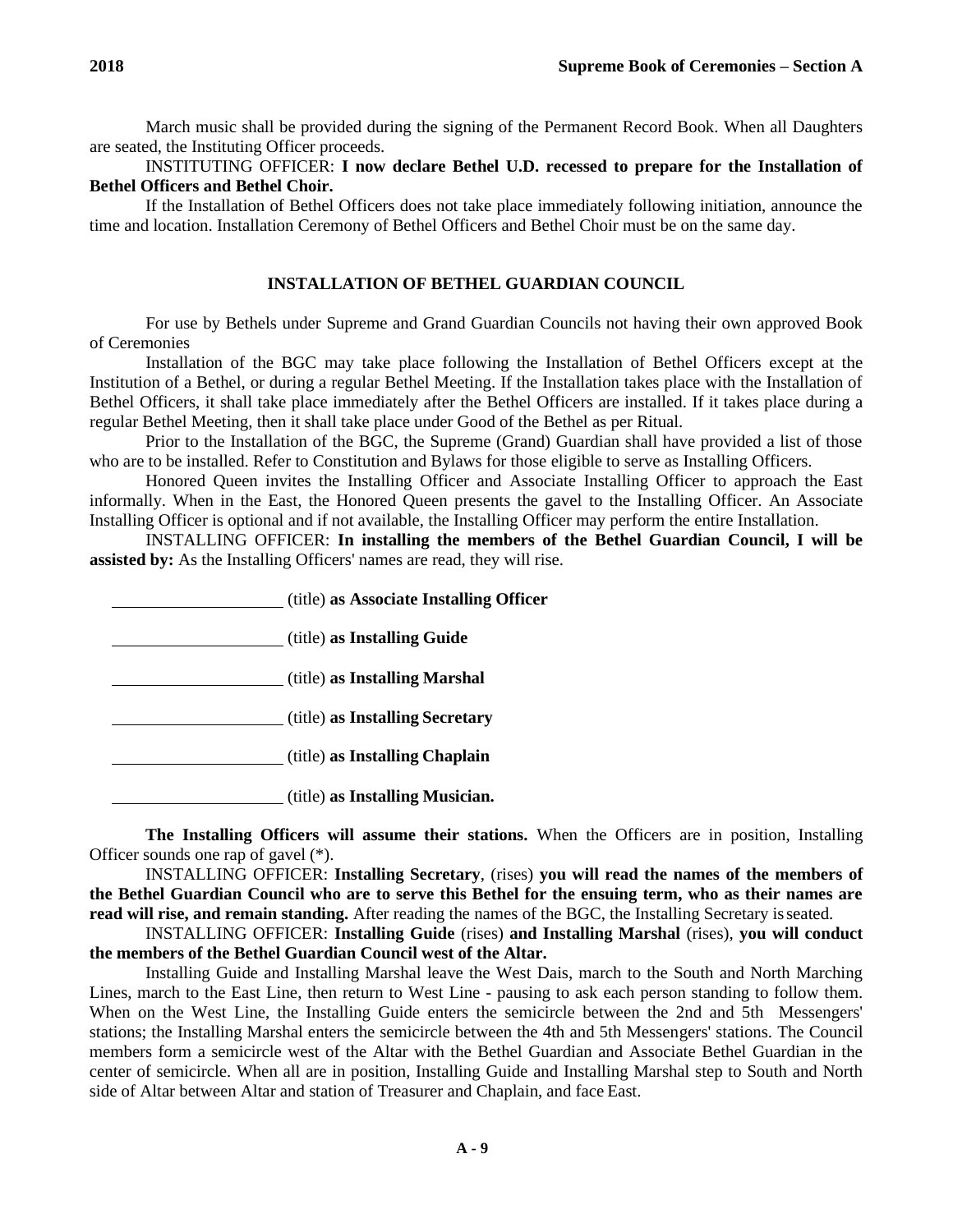INSTALLING OFFICER: **Before installing the members of the Bethel Guardian Council into office, we will ask the blessing of our Heavenly Father.** Three raps of gavel (\*\*\*). Altar music. Installing Chaplain approaches Altar as per Ritual.

INSTALLING CHAPLAIN: **Oh, God, we ask Thy choicest blessing rest upon these persons who are about to assume the leadership of these Daughters. Make their hearts as pure and their purposes as true as these, "The Fairest In All The Land." Take away all thoughts of self, give to each one strength and courage to resist the selfishness of the world, and to follow more closely our God. Bless, we beseech Thee, the Mothers, Fathers, and Guardians of these Daughters, and bring us all closer to Thee. We ask it in Thy name. Amen.** Installing Chaplain rises, returns to station as per Ritual with appropriate music. One rap of gavel (\*).

INSTALLING OFFICER: **To qualify as a member of a Bethel Guardian Council, you must pledge yourselves to attend all Bethel and Bethel Guardian Council meetings unless prevented by a reasonable excuse. Do you so promise?** (Answer: I do.)

**You will place your right hand over your heart and repeat the following obligation:** (Installing Officer places hand over heart also.)

**In the presence of God and these witnesses - I promise to obey the Laws – of Job's Daughters International - that I will advise with the Supreme Guardian** (Grand Guardian) - **or the Supreme Guardian Council** (Grand Guardian Council) - **in working for the good of Job's Daughters - that I will perform the duties of my office - according to the Constitution, Bylaws, and Standard Operating Procedures - of the Supreme Guardian Council - Manual of Rules and Regulations - of the Grand Guardian Council** (if under Grand Guardian Council Jurisdiction) - **and Bylaws of this Bethel. - That I will endeavor to live - in accordance with the teachings - of the Ritual of Job's Daughters International - in the hope that I may be found worthy - of being a Guardian of "The Fairest In All The Land" - to this pledge, - I promise faithful obedience - agreeing to vacate my office - by declaration of the Supreme Guardian** (Grand Guardian) **should I violate my obligation.**

Installing Officer drops hand and bows for Council members to remove hands from over heart and drop them to normal position.

Installing Officer proceeds with Installation of BGC. The Associate Installing Officer installs the Masons who will serve on the Council.

INSTALLING OFFICER: **Bethel Guardian.** Steps to center of semicircle. **It shall be your duty to call all Bethel Guardian Council meetings, preside over same, and attend all Bethel meetings. To supervise the transactions of the Bethel and see that the officers are proficient in their ritualistic work. It shall be your duty to teach the principles of the organization, to maintain good order at all convocations of the Bethel, and to see that all Bethel meetings are promptly opened and closed at a reasonablehour.**

**To see that all applicants for membership are properly visited, advising with the Associate Bethel Guardian and members of the Visitation Committee of the Bethel regarding same.**

**To serve as custodian of the Bethel Charter and all copies of the Proficiency Lessons.**

**To make yourself thoroughly familiar with the Constitution, Bylaws and Standard Operating Procedures of the Order and the Manual of Rules and Regulations of the Grand Guardian Council** (if under Grand Guardian Council jurisdiction) **and Bylaws of this Bethel.**

**You should be a companion to the Daughters in their joys and pleasures and a safe haven in times of distress. Upon you, therefore, to a great extent, depends the success of this Bethel.**

**Are you willing to assume these responsibilities?** (Answer: I am.) Then returns to place in semicircle with other Council members.

INSTALLING OFFICER or ASSOCIATE INSTALLING OFFICER: **Associate Bethel Guardian.**  Steps to center of semicircle. **You have been appointed as Associate Bethel Guardian for the specific reason that you are a Master Mason, the source of our heritage and the symbol of our ideals. Your membership in the Masonic Fraternity, has highly qualified you for this special honor.**

**It is your duty to investigate the Masonic relationship of all applicants.**

**To become thoroughly familiar with the Constitution, Bylaws, and Standard Operating Procedures of the Order, and the Manual of Rules and Regulations of the Grand Guardian Council** (if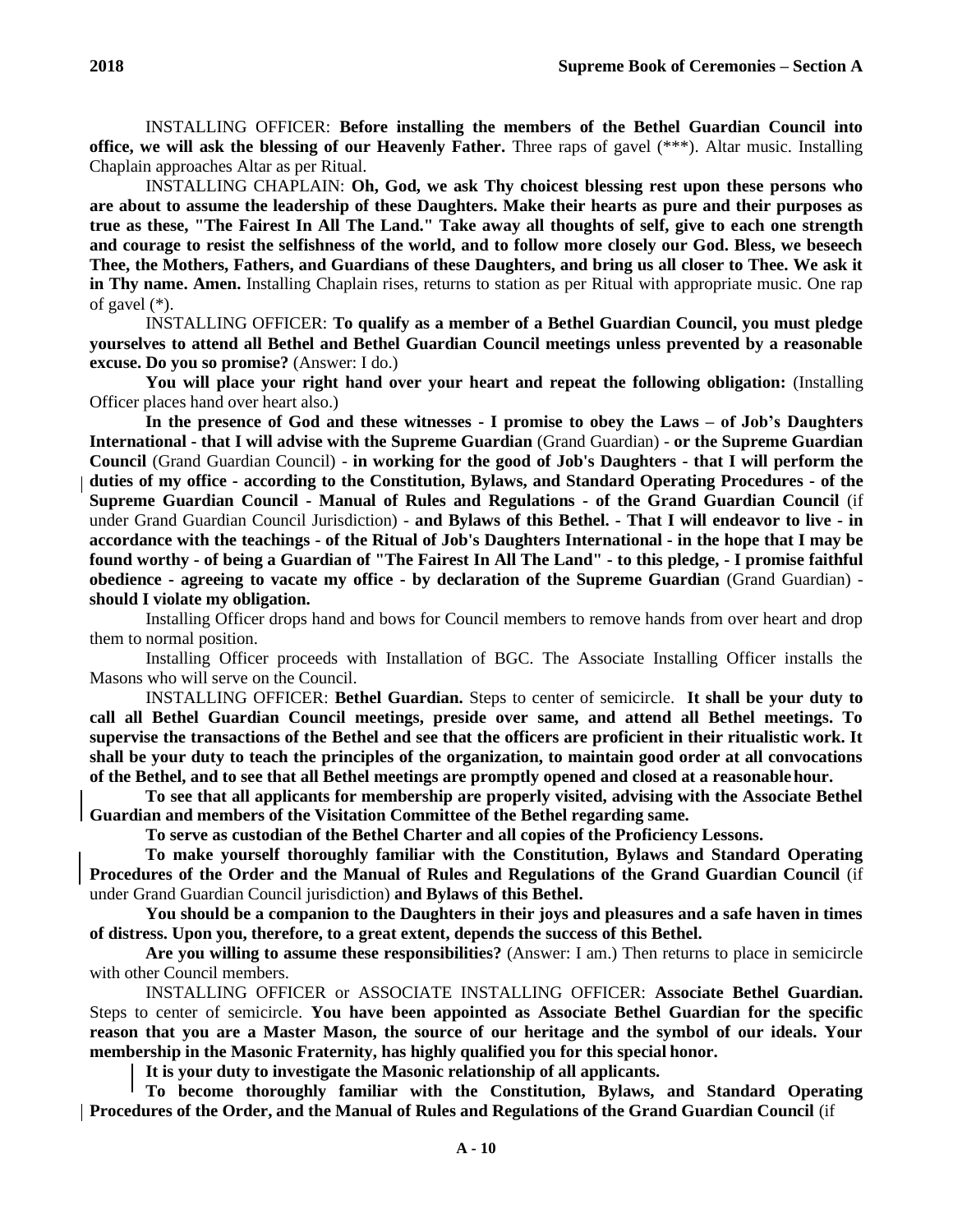under Grand Guardian Council jurisdiction) **and Bylaws of this Bethel so that you can properly assist the Bethel Guardian in the performance of her duties and assume them in her absence. To see that the Bethel books are audited at the conclusion of each term and a report made at the next regular meeting of the Bethel.**

**Are you willing to assume these responsibilities?** (Answer: I am.) Then returns to semicircle with other Council members.

INSTALLING OFFICER or ASSOCIATE INSTALLING OFFICER: **Guardian Secretary**. Steps to center of semicircle. **It is your duty to supervise the work of the Recorder and to make proper record of all Bethel Guardian Council meetings. It is, therefore, your duty to attend all Bethel meetings regularly, and all meetings of the Bethel Guardian Council.**

**Are you willing to assume these responsibilities?** (Answer: I am.) Then returns to semicircle with other Council members.

INSTALLING OFFICER or ASSOCIATE INSTALLING OFFICER: **Guardian Treasurer**. Steps to center of semicircle. **It is your duty to supervise the work of the Bethel Treasurer and to receive all money from her, giving her a receipt. To supervise the work of the Librarian by carefully reading her report before it is given. It is, therefore, your duty to attend all Bethel meetings regularly, and all meetings of the Bethel Guardian Council.**

**Are you willing to assume these responsibilities?** (Answer: I am.) Then returns to semicircle with other Council members.

INSTALLING OFFICER or ASSOCIATE INSTALLING OFFICER: **Guardian Director of Music**. Steps to center of semicircle. **Yours is an important office, as the musical part of our ceremony is as important as the work itself. It is your duty to attend all meetings of the Bethel and the Bethel Guardian Council.**

**You should have a musician proficient at all times, a Bethel Choir in readiness for all ceremonies and such musical programs as may be for the good of the Order.**

**Are you willing to assume these responsibilities?** (Answer: I am.) Then returns to semicircle with other Council members.

(FOR INSTALLATION OF GUARDIAN DIRECTOR OF EPOCHS OR PROMOTION AND INSTALLATION OF ASSOCIATE COUNCIL MEMBERS USE THE FOLLOWING AS NECESSARY ACCORDING TO THE CONSTITUTION AND BYLAWS OF THE SGC.)

INSTALLING OFFICER or ASSOCIATE INSTALLING OFFICER: **Promoter of Sociability**. Steps to center of semicircle. **It is your duty to ascertain if visitors are entitled to be present at the Bethel meeting and to cordially welcome them. To assist the committee appointed by the Honored Queen in the preparation of the Candidates, and to perform such other duties as will add to the social activities of the Bethel.**

**Are you willing to assume these responsibilities?** (Answer: I am.) Then returns to semicircle with other Council members.

INSTALLING OFFICER or ASSOCIATE INSTALLING OFFICER: **Custodian of Paraphernalia.**  Steps to center of semicircle. **It is your duty to see that the paraphernalia is carefully preserved, to instruct the Marshal, Senior Custodian and Junior Custodian how to properly display and remove paraphernalia and to supervise the care and appearance of the robes.**

**Are you willing to assume these responsibilities?** (Answer: I am.) Then returns to semicircle with other Council members.

INSTALLING OFFICER or ASSOCIATE INSTALLING OFFICER: **Promoter of Finance**. Steps to center of semicircle. **It is your duty to guard carefully the financial condition of the Bethel and to assist the Honored Queen or the committee appointed by her in planning and promoting such activities as will add to the Bethel funds and to assist in the audit of the Bethel books.**

**Are you willing to assume these responsibilities?** (Answer: I am.) Then returns to semicircle with other Council members.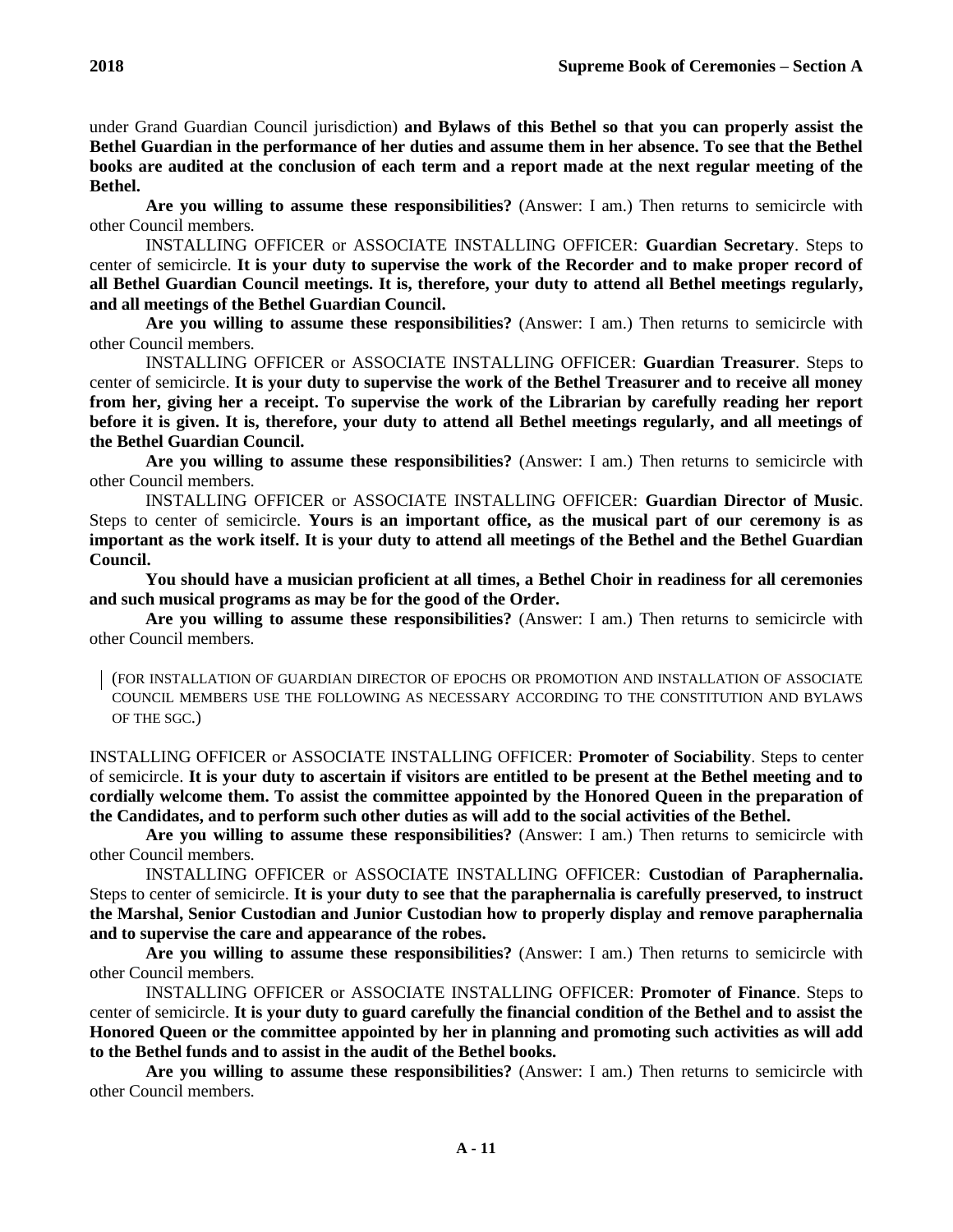INSTALLING OFFICER or ASSOCIATE INSTALLING OFFICER: **Director of Epochs.** Steps to center of semicircle. **It is your duty to assist the Bethel Guardian in instructing the officers in their speaking parts, that the lessons they impart to the Pilgrims may be given in an impressive and reverent manner. This is important, as we realize that first impressions are usually lasting.**

**Are you willing to assume these responsibilities?** (Answer: I am.) Then returns to semicircle with other Council members.

INSTALLING OFFICER or ASSOCIATE INSTALLING OFFICER: **Promoter of Hospitality**. Steps to center of semicircle. **It is your duty to assist the committee appointed by the Honored Queen to provide refreshments and to assist the members of this Bethel in extending hospitality to members andguests.**

**Are you willing to assume these responsibilities?** (Answer: I am.) Then returns to semicircle with other Council members.

INSTALLING OFFICER or ASSOCIATE INSTALLING OFFICER: **Director of Patrol**. Steps to center of semicircle. **It is your duty to supervise the activities of the drill team, to attend all drill team meetings and to give a detailed report of such activities when requested to do so by the Executive Members of the Bethel Guardian Council.**

**Are you willing to assume these responsibilities?** (Answer: I am.) Then returns to semicircle with other Council members.

INSTALLING OFFICER or ASSOCIATE INSTALLING OFFICER: **Promoter of Youth Activities**. Steps to center of semicircle. **It is your duty to counsel and advise the members of the Bethel as a social group and to encourage and foster an interest in all Bethel activities thus aiding the Honored Queen in the performance of her duties.**

**Are you willing to assume these responsibilities?** (Answer: I am.) Then returns to semicircle with other Council members.

INSTALLING OFFICER or ASSOCIATE INSTALLING OFFICER: **Promoter of Good Will**. Steps to center of semicircle. **It is your duty to remember those who may be ill or in need, impressing upon the members the fact that a kind word brings sunshine into the lives of the afflicted.**

**Are you willing to assume these responsibilities?** (Answer: I am.) Then returns to semicircle with other Council members.

INSTALLING OFFICER or ASSOCIATE INSTALLING OFFICER: **Promoter of Fraternal Relations**. Steps to center of semicircle. **It is your duty to contact various Masonic organizations and make known to the members thereof the ideals and purpose of Job's Daughters International.**

**To arrange for the Bethel Officers to exemplify the ritualistic work before Masonic bodies and affiliated organizations.**

**Are you willing to assume these responsibilities?** (Answer: I am.) Then returns to semicircle with other Council members.

INSTALLING OFFICER or ASSOCIATE INSTALLING OFFICER: **Director of Promotion**. Steps to center of semicircle. **It is your duty to assist the members of the Bethel and the Bethel Guardian Council in promoting increased interest in the Bethel activities, especially with regard to increasing membership and advising parents and eligible adults that they may attend Bethel meetings.**

**Are you willing to assume these responsibilities?** (Answer: I am.) Then returns to semicircle with other Council members.

INSTALLING OFFICER or ASSOCIATE INSTALLING OFFICER: **Bethel Beekeeper.** Steps to center of semicircle. **It is your duty to develop and oversee the Beehive Program for girls who have not yet attained the age for Job's Daughter membership.**

**Are you willing to assume these responsibilities?** (Answer: I am) Then returns to semicircle with other Council members.

INSTALLING OFFICER: **To the members of the Bethel Guardian Council has been given the privilege of guiding and advising these fair Daughters in life's pilgrimage and assisting them in their projects for the good of the Bethel. You should be alert and watchful that your conduct will be an example of patience and virtue which will be an inspiration for the Daughters to emulate.**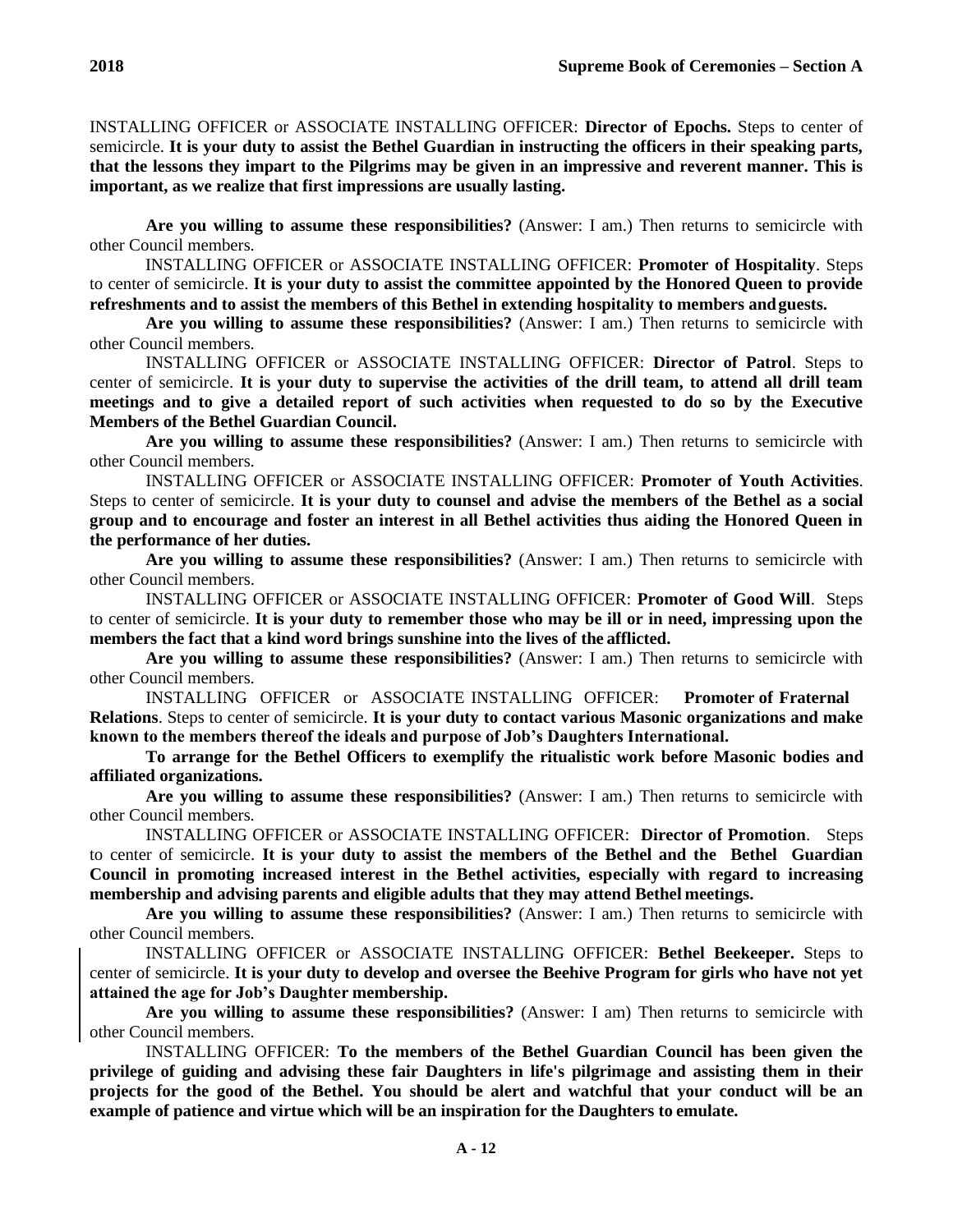**Installing Guide and Installing Marshal, you will escort the members of the Bethel Guardian Council to the East Line for introduction and to receive their Certificates of Appointment.**

Installing Guide and Installing Marshal proceed directly from the Altar to the East Line, turn south and north and march until the Council members are evenly spaced across the East Line. All stop and face west. Council members are introduced. If Past Honored Queens or Majority Members are appointed as members of the BGC, special mention should be made.

INSTALLING OFFICER: **Officers and members of this Bethel, these adults have pledged their time and service to assist you during the coming year. Please rise and join me in extending to them a hearty welcome.** (Applause.)

# **Installing Guide and Installing Marshal, you will conduct the members of the Bethel Guardian Council to the sidelines, after which you will return to your stations.**

Installing Guide and Installing Marshal proceed south and north to South and North Marching Lines, then turn west and march to West Line, then turn toward center of room and march to stations. Council members follow and are seated when they reach their seats. When all are seated, the Installing Officer continues.

INSTALLING OFFICER: **Installing Secretary** (rises), **you will make the Proclamation.**

Use the following proclamation for a regular Installation of BGC:

INSTALLING SECRETARY: **By authority of the Supreme** (Grand) **Guardian Council I proclaim the members of the Bethel Guardian Council of Bethel No. of** (City) (State, Province, or Country) **Job's Daughters International duly and regularly installed under the Constitution and Bylaws of the Supreme Guardian Council,** (if under Grand Jurisdiction add the following:) **and Manual of Rules and Regulations of the Grand Guardian Council, Job's Daughters International.**

Use the following proclamation if a BGC Installation follows an Institution Ceremony:

INSTALLING SECRETARY: **By authority of the Supreme** (Grand) **Guardian Council, I proclaim Bethel U.D. of** (City) (State, Province, or Country), **Job's Daughters International duly instituted and the members of the Bethel Guardian Council duly and regularly installed under the Constitution and Bylaws of the Supreme Guardian Council,** (if under Grand Jurisdiction add the following:) **and Manual of Rules and Regulations of the Grand Guardian Council, Job's Daughters International.**

One rap of gavel (\*). The Installing Officers are dismissed by the Installing Officer and may retire informally. Installing Officer returns gavel to the Honored Queen.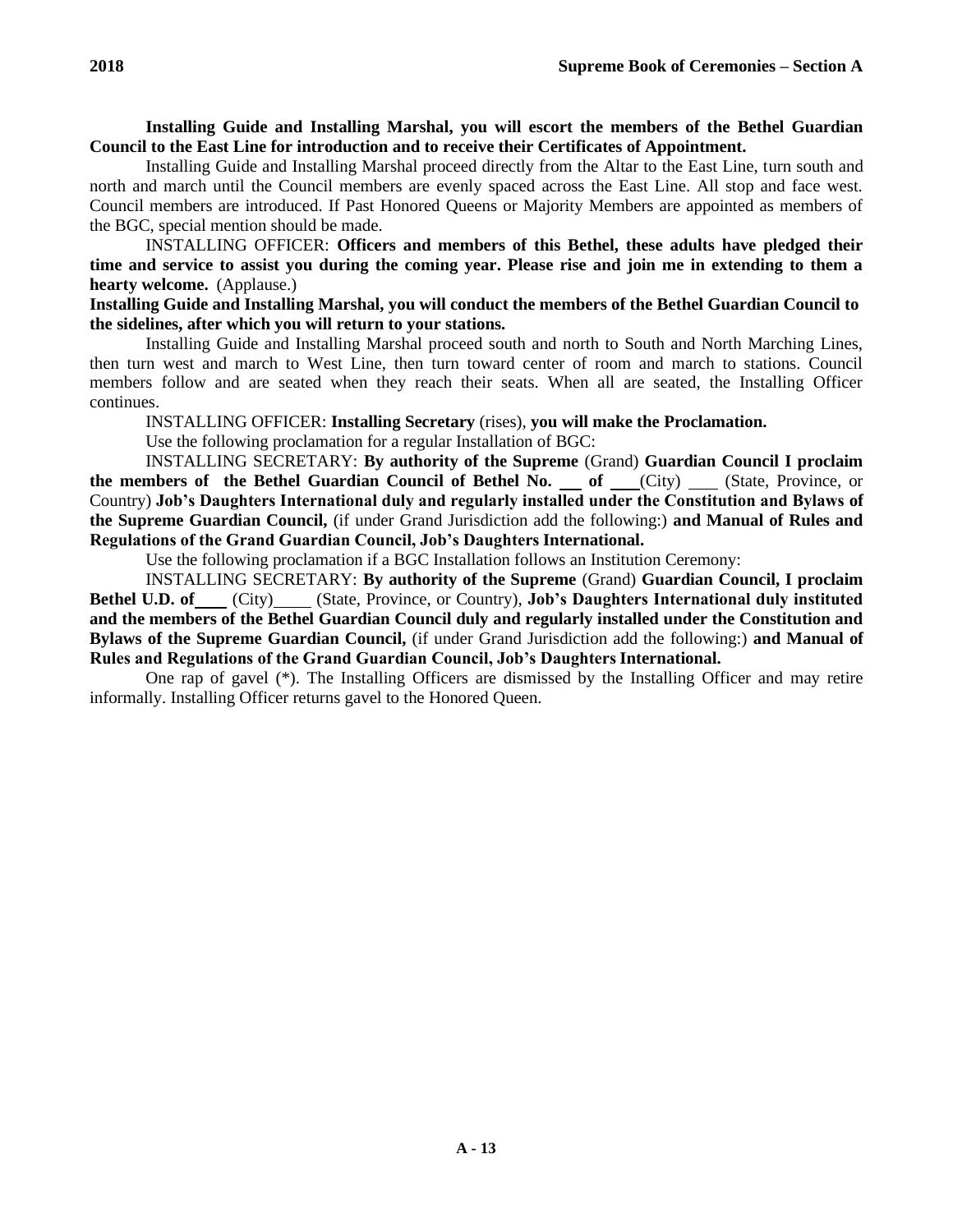# **PREPARATION OF BETHEL ROOM FOR OPEN INSTALLATION**

- 1. Adjust floor plan according to the size of the Bethel Room and position of the doors. Use floor plan as per Ritual. (Diagram 1)
- 2. Put paraphernalia in place, as per Ritual (i.e., Bethel Charter, Horn of Plenty, Lily of the Valley, Urn of Incense, Dove, Bethel Flag, etc.).
- 3. Place Bible in Preparation Room (or other appropriate entrance) if it is to be presented. If it is not to be presented, place it on the Altar as per Ritual.
- 4. The National Flag shall be placed unfurled in the Preparation Room where it can be obtained without delay.
- 5. The Princesses' capes may be placed on the back of the Installing Custodians' chairs and the crowns are placed behind the Installing Custodians' chairs or the capes may be folded and placed with the crowns in back of the Installing Custodians' chairs.
- 6. The Installing Musician shall informally, and without escort, take her place at the instrument.
- 7. Markers may be placed on the floor for positioning Messengers' chairs.
- 8. The Waiting Stations are the same as per Ritual.

# **OPENING CEREMONIES**

**ENTRANCE OF BETHEL GUARDIAN AND ASSOCIATE BETHEL GUARDIAN:** The Bethel Guardian and Associate Bethel Guardian are escorted to the East by the Installing Junior Custodian and the Installing Senior Custodian. Bethel Guardian and Installing Junior Custodian stand side by side one step inside Bethel Room in front of Anteroom doorway. Associate Bethel Guardian and Installing Senior Custodian stand side by side one step inside Bethel Room in front of Preparation Room doorway.

All four march east on North and South Marching Line until they reach Altar Line. Bethel Guardian and Installing Junior Custodian turn left, with Installing Junior Custodian following the Bethel Guardian, march to center of Altar. Associate Bethel Guardian and Installing Senior Custodian turn right, with Installing Senior Custodian following Associate Bethel Guardian, march to center of Altar. When at center of Altar, all four turn east and march four abreast to the East Line. Installing Senior Custodian and Installing Junior Custodian remain standing in front of their stations, facing east, until Bethel Guardian and Associate Bethel Guardian reach podium in East; then all four face west together, turning toward podium. (Diagram 2)

Associate Bethel Guardian, without remarks, presents the gavel to the Bethel Guardian, who calls the assembly to order with one rap of the gavel (\*).

# BETHEL GUARDIAN: **Bethel No. of** (City) (State, Province, or Country) **of Job's Daughters International is about to convene for the Ceremony of Installation of Bethel Officers (and Bethel Choir).**

If there is not a Master and/or Mistress of Ceremonies, the Installing Custodians may be seated. If there is to be a Master and/or Mistress of Ceremonies, the Installing Custodians remain standing. Proceed as follows.

# BETHEL GUARDIAN: **Installing Senior Custodian and Installing Junior Custodian, you will retire and escort into the Bethel Room the Master and/or Mistress of Ceremonies.**

The Installing Custodians proceed directly west to Altar Line, then north and south to North and South Marching Lines, then west to Anteroom and Preparation Room doors. (Diagram 3) The Installing Custodians turn toward the center and retrace their steps on the North and South marching line. The Mistress or Master of Ceremonies follows the Installing Junior Custodian. If both a Master and Mistress of Ceremonies are used, the other follows the Installing Senior Custodian. At the Altar line, the Installing Junior Custodian and Installing Senior Custodian escort the Master and/or Mistress of Ceremonies to the East Line as per Ritual. (Diagram 4) The Bethel Guardian and Associate Bethel Guardian extend their hands to welcome the Master and/or Mistress of Ceremonies to the dais. After the Master and/or Mistress of Ceremonies has ascended the dais the Installing Custodians shall be seated.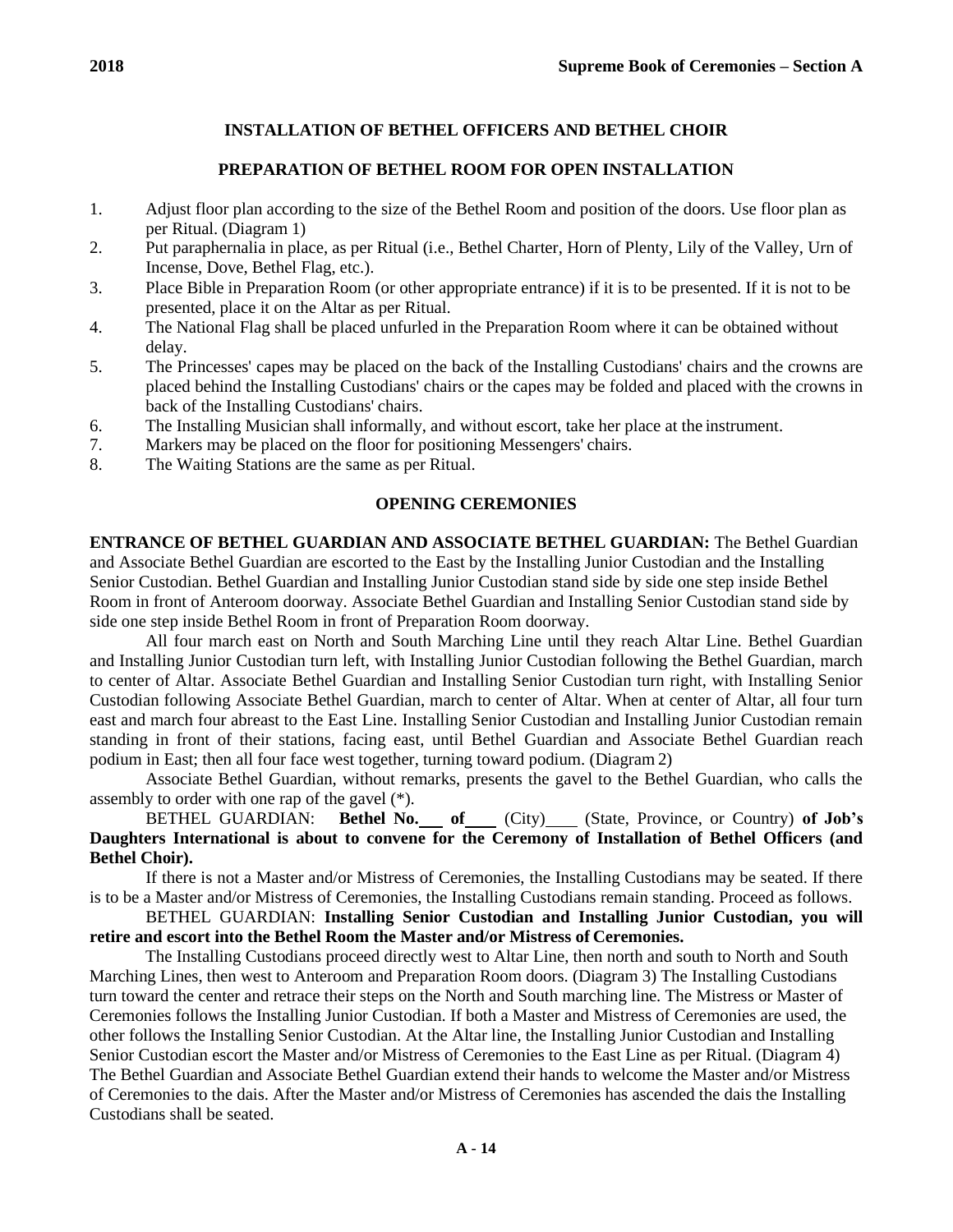The Bethel Guardian introduces the Mistress of Ceremonies; the Associate Bethel Guardian introduces the Master of Ceremonies. The Master and/or Mistress of Ceremonies introduces the Bethel Guardian and Associate Bethel Guardian. After the introductions, the Master and/or Mistress of Ceremonies are seated.

BETHEL GUARDIAN: **Associate Bethel Guardian, you will retire and escort the Installing Officer into the Bethel Room.** The Associate Bethel Guardian descends dais, marches west on the Center Line to the Altar Line, turns south to the South Marching Line, turns west on the South Marching Line and marches west to the Anteroom door. (Diagram 5) The Associate Bethel Guardian with the Installing Officer on his right arm shall enter from the Anteroom door, proceed east on South Marching Line to west of the Altar, turn north, and proceed until west of the Altar, then turn and face east. (Diagram 6)

ASSOCIATE BETHEL GUARDIAN: **Bethel Guardian, I have the honor of presenting** ... (name and title) ... **who will preside as Installing Officer of the evening** (or afternoon).

BETHEL GUARDIAN: **Associate Bethel Guardian, you will escort the Installing Officer to the East.** Associate Bethel Guardian and Installing Officer (still holding the right arm of the Associate Bethel Guardian) leave the Altar on the north side, proceed to the East, and ascend dais as Bethel Guardian gives three raps of gavel (\*\*\*). (Diagram 6)

BETHEL GUARDIAN: **I have the pleasure of introducing** ... (name and title) ... **who will preside as the Installing Officer of the evening** (or afternoon).

If there is no Master or Mistress of Ceremonies, the Installing Officer may introduce the Bethel Guardian and Associate Bethel Guardian. Bethel Guardian presents gavel to the Installing Officer and Installing Officer seats assembly with one rap of gavel (\*). Bethel Guardian and Associate Bethel Guardian assume stations as per Ritual.

INSTALLING OFFICER: **Installing Senior Custodian** (rises) **and Installing Junior Custodian** (rises), **you will retire and invite into the Bethel Room the other Installing Officers.**

Custodians proceed directly west to Altar Line, then north and south to North and South Marching Lines, then west to Anteroom and Preparation Room. (Diagram 3)

Installing Guide enters from the Anteroom, followed by Installing Flag Bearer, Installing Recorder, and Installing Junior Custodian.

Installing Marshal enters from the Preparation Room, followed by Installing Chaplain, and Installing Senior Custodian.

Installing Guide and Installing Marshal, followed by other Installing Officers, march on South and North Marching Lines to Altar Line, turn north and south to center of Altar, and march to East Line. They turn north and south and space themselves so that all Installing Officers are on East Line in center of dais. If possible, the Installing Guide and Installing Marshal stop in front of pedestals.

All face west for introductions. (Diagram 7)

INSTALLING OFFICER: **In installing the Officers of this Bethel, I will be assisted by:**

| (title) as Installing Guide            |
|----------------------------------------|
| (title) as Installing Marshal          |
| (title) as Installing Recorder         |
| (title) as Installing Chaplain         |
| (title) as Installing Musician         |
| (title) as Installing Senior Custodian |
| (title) as Installing Junior Custodian |
| (title) as Installing Flag Bearer      |
|                                        |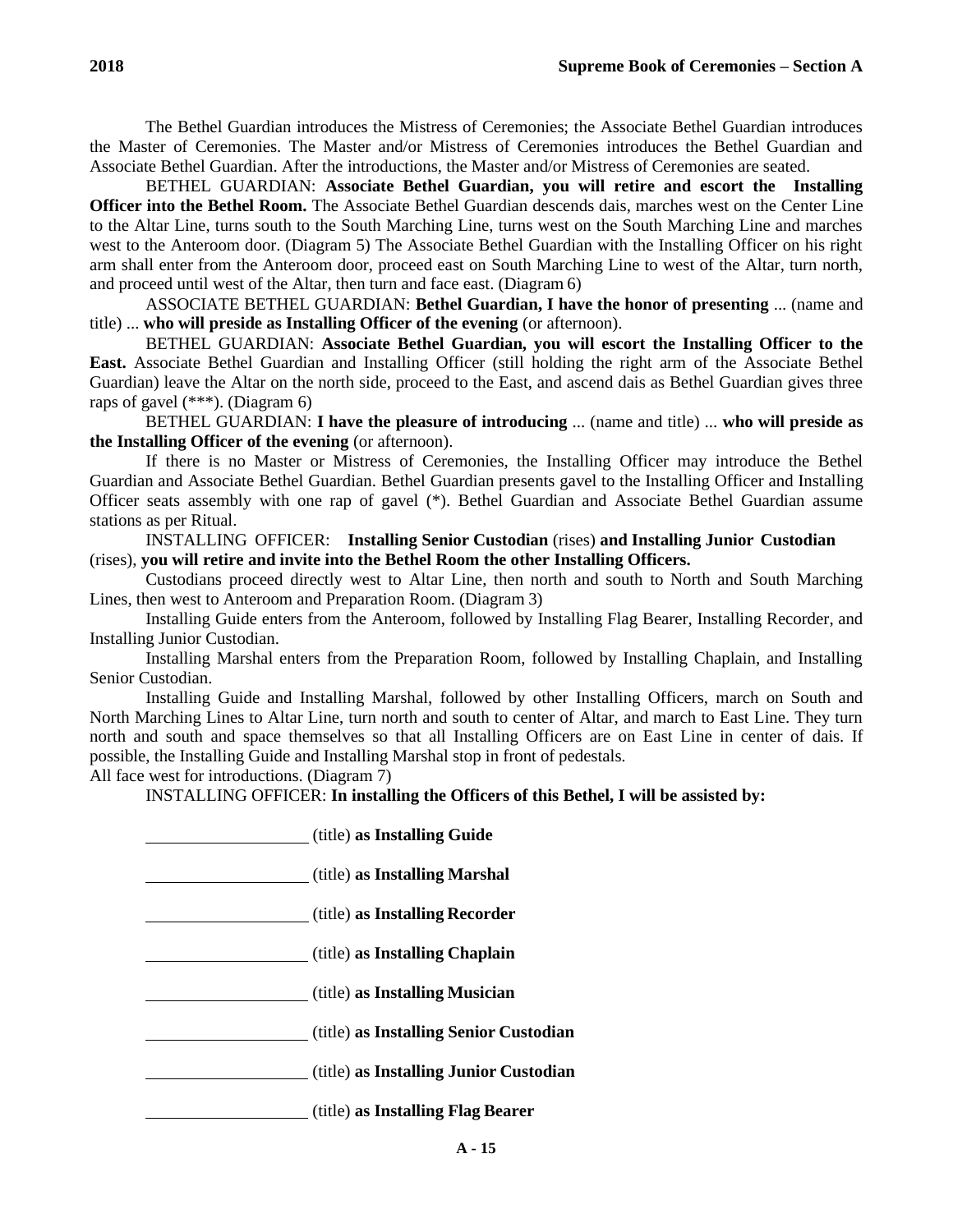If the Master or Mistress of Ceremonies is not reading the entrance narration, the Narrator may be introduced at this time. The Narrator should be seated near the East and may stand for recognition. Each Installing Officer, as her name is called, acknowledges with a slight bow.

# INSTALLING OFFICER: **Installing Guide and Installing Marshal, you will escort the Installing Officers to their respective stations.**

Installing Guide and Installing Marshal turn north and south and march to North and South Marching Lines. Installing Senior and Installing Junior Custodians turn in to their stations. Installing Recorder assumes her station at desk; Installing Flag Bearer follows Installing Guide until she can assume her station which is next to but on the outside of the Bethel Treasurer's station. Installing Chaplain follows Installing Marshal and assumes her station which is next to but on the outside of the Bethel Chaplain's station. Installing Guide and Installing Marshal proceed using Marching Lines to stations in the West. (Diagram 8) All remain standing. When Installing Guide and Installing Marshal are in position, the Installing Officer bows for all to be seated at the same time.

Waiting Stations for Guide and Marshal are as per Ritual.

# INSTALLING OFFICER: **Installing Guide** (rises) **and Installing Marshal** (rises) **you will retire and escort into the Bethel Room the Bethel Officers and Bethel Choir who are to serve this Bethel for the ensuing term.**

Installing Guide and Installing Marshal march to West Line, turn south and north to South and North Marching Lines, turn west and stand on the outside of the Anteroom and Preparation Room doors. (Diagram 9)

If a special entrance narration is used, the Bethel Officers and Bethel Choir enter according to the narration. (See Diagrams 35 to 41 for suggested seating arrangements) Bethel Flag Bearer is seated with the Choir unless she has another office. When all Officers are in position, the Installing Officer seats them with one rap of the gavel (\*).

Installing Guide and Installing Marshal return to their stations after the last Bethel Daughter enters the Bethel Room.

Installing Officer calls on Master or Mistress of Ceremonies for the welcome. If there is no Master or Mistress of Ceremonies, the Bethel Guardian or the Associate Bethel Guardian should give the welcome.

## **PRESENTATION OF BIBLE:** (if Bible is not already on the Altar)

INSTALLING OFFICER: **Installing Guide** (rises), **Installing Marshal** (rises), **and Installing Chaplain** (rises), **you will retire for the presentation of the Holy Bible.**

Installing Guide and Installing Marshal proceed, side by side, on West Line to North Marching Line, then east to the Altar Line. Bow for Installing Chaplain to follow and turn west. (Diagram 11) Proceed west on the North Marching Line to the Preparation Room. (Diagram 12)

The Installing Officer sounds three raps (\*\*\*) of the gavel as Installing Chaplain enters carrying the closed Bible. There shall be nothing upon the Bible and no papers inside the Bible.

The Installing Guide and Installing Marshal follow the Installing Chaplain (side by side) to the Altar Line. (Diagram 13) If Bethel Daughters are to be Bible Escorts, then the Installing Guide and Installing Marshal follow the Bethel Daughters.

The Installing Chaplain proceeds east on the North Marching Line to the Altar Line then attends at the Altar as per Ritual. If Bethel Daughters are escorts they follow Installing Chaplain to desired formation. Installing Guide and Installing Marshal stop at North Waiting Station.

Following the Bible Ceremony, the Installing Chaplain returns to her station, the Installing Guide and Installing Marshal return to their stations using regular lines of march. Escorts retire using regular lines of march.

If Bible Presentation Ceremony or Escorts are used, the Chaplain opens the Bible as per Ritual when she places it on the Altar. If no Bible Presentation Ceremony is used, the Bible is only carried to the Altar, the Bible remains closed and the Installing Chaplain opens it when attending at the Altar for the first prayer.

# **PRESENTATION OF THE FLAG:**

INSTALLING OFFICER: **Installing Guide** (rises)**, Installing Marshal** (rises)**, and Installing Flag Bearer**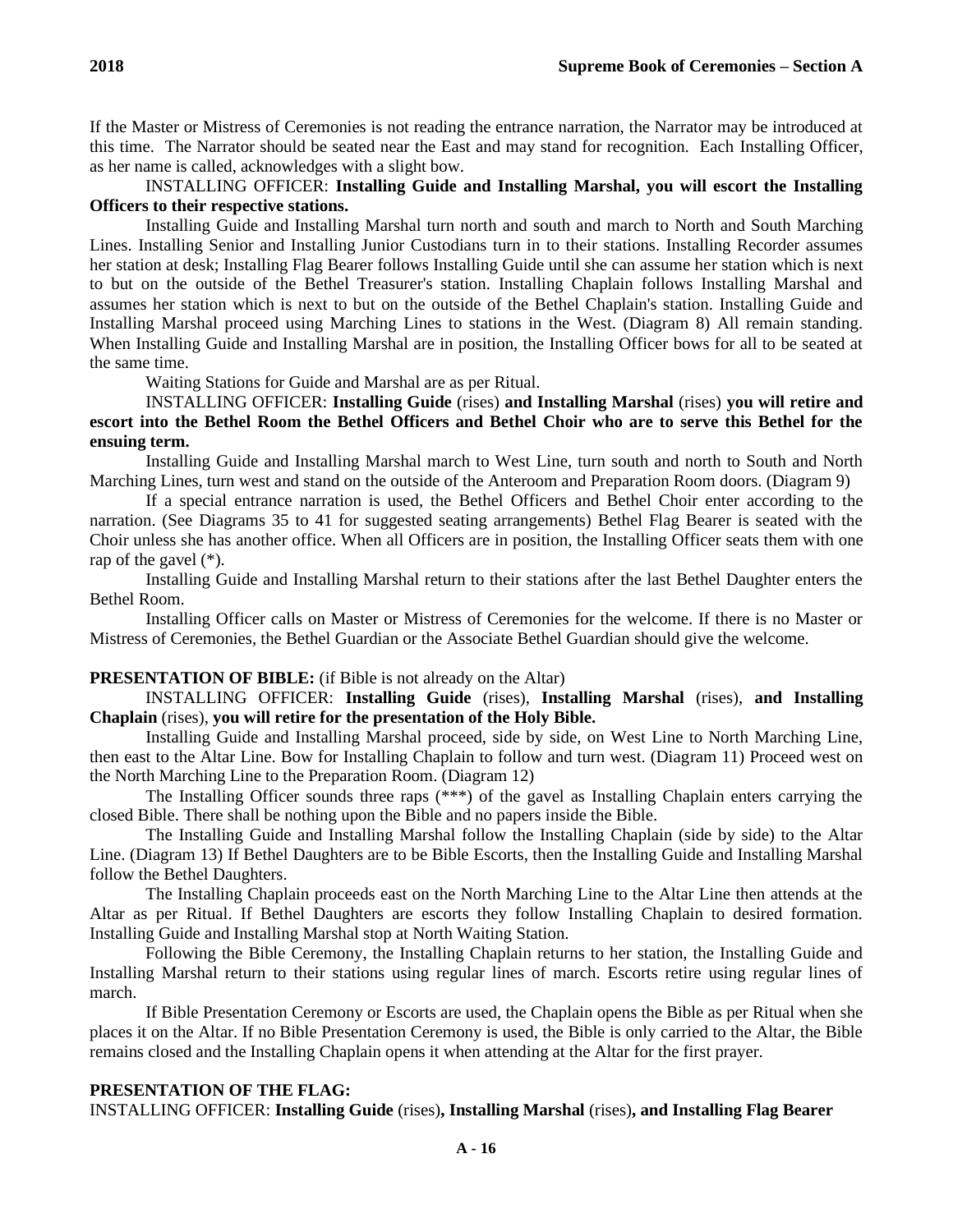## (rises)**, you will retire and present the Flag of our Country west of the Altar.**

Installing Guide and Installing Marshal proceed, side by side, on West Line to South Marching Line, then east to the Altar Line. Bow for Installing Flag Bearer to follow and turn west. (Diagram 14) Proceed west on South Marching Line to the West Line, then north to North Marching Line, then west to Preparation Room. (Diagram 15)

Installing Flag Bearer enters from Preparation Room, followed by Installing Guide and Installing Marshal (side by side with Installing Marshal closest to the Altar). Installing Flag Bearer carries the flag according to the governmental regulations in each respective Province, Territory or Country. As Installing Flag Bearer enters carrying the National Emblem, Installing Officer sounds three raps of gavel (\*\*\*).

Installing Flag Bearer proceeds east on North Marching Line until an appropriate opening presents itself according to the seating plan so that she can present the National Emblem west of the Altar.

Installing Guide and Installing Marshal proceed east on North Marching Line until west of the Altar in line with Installing Flag Bearer. They wait on North Marching Line, facing east. (Diagram 16)

National Anthem with appropriate music (as per Music Ritual) is sung. Appropriate tribute is given. In the United States, one verse of "The Star Spangled Banner" is sung while the National Emblem is west of the Altar. The following tribute is given:

INSTALLING OFFICER: **I present our Country's Flag, born in freedom, cradled in independence by the pioneers of a glorious country. It has been the symbol of a nation in its vicissitudes as well as its glories. It has been an inspiration to the hearts, minds, and souls of all who desire to be free. May it ever be borne aloft in the defense of every righteous cause. Our hearts are filled with all that it signifies as we rally to its support, and may we, as citizens of this nation, ever follow it with honor and in peace.**

**Installing Guide, Installing Marshal, and Installing Flag Bearer, you will escort the Flag to the East.**

Installing Flag Bearer marches around north side of the Altar and proceeds directly to the East and places Flag in holder in appropriate position. Installing Guide and Installing Marshal march to East Line on North Marching Line, wait on East Line while Pledge is given. (Diagram 16)

INSTALLING OFFICER: **All citizens of** (country) **will join me in pledging allegiance to the Flag.** One rap of gavel (\*) as Installing Flag Bearer turns to return to her station.

Pledge may be omitted if not the custom of the government.

The Installing Guide and Installing Marshal, followed by the Installing Flag Bearer, return to the station of the Installing Flag Bearer by following North Marching Line to West Line, turn south to South Marching Line, take South Marching Line to Installing Flag Bearer's Station. (Diagram 17) Seat Installing Flag Bearer with a slight bow, then return to their stations in the West. They are seated together to await next order from the Installing Officer.

If there is not an Installing Flag Bearer, the Installing Marshal carries the Flag following the same line of march described above, eliminating the line of march to the station of Installing Flag Bearer.

Other National Emblems and/or state flags may be presented at this time or be placed in the East prior to the Installation Ceremony.

If Bethel Flag is not placed in East prior to installation, it is presented at this time as per Ritual.

#### **READING OF SPECIAL DISPENSATION:**

If Special Dispensation is required, it is read at this time. If Special Dispensation is not required, eliminate the following wording:

INSTALLING OFFICER: **Installing Recorder,** (rises) **you will read the Special Dispensation.**

## **ESCORT AND INTRODUCTIONS:**

Escort and Introductions, as per Ritual, may be given at this time.

## **INSTALLATION CEREMONY:**

INSTALLING OFFICER: **Members and friends of Job's Daughters, we welcome you here to**  witness the Installation of Bethel Officers (and Bethel Choir) of Bethel No. of (City) (State,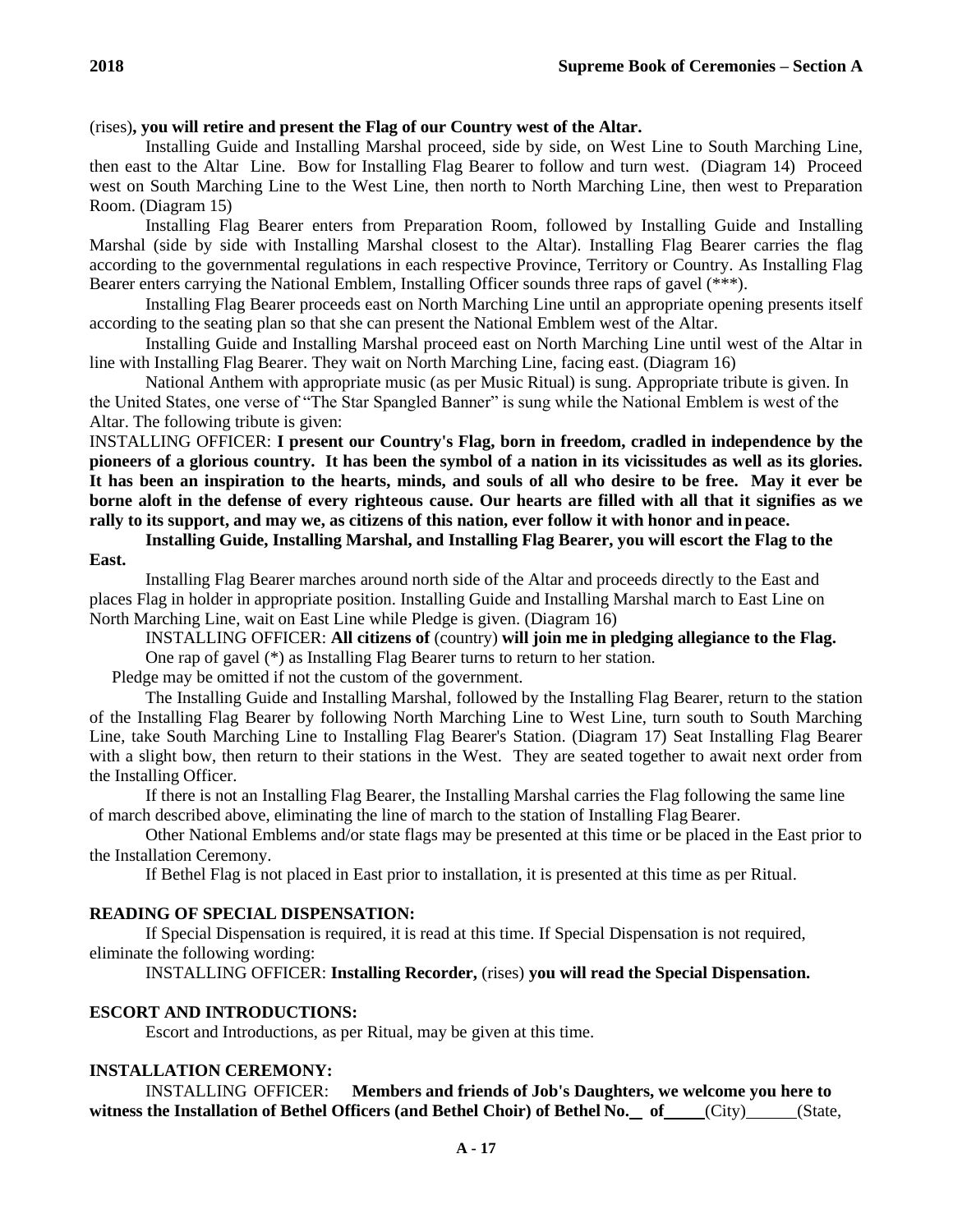Province, or Country) of **Job's Daughters International. They have been elected or appointed to serve for the ensuing term. Before installing them into office, we will ask the blessing of our Father in Heaven. Installing Chaplain, you will attend at the Altar.** Three raps of gavel (\*\*\*). Installing Chaplain rises, attends at the Altar as per Ritual. Opens Bible if it has not already been opened.

INSTALLING CHAPLAIN: **Oh, Merciful and Loving Father, we come to You in faith, knowing that You will hear and answer our prayer. Be very near to us in this hour and let Your blessings rest upon us as we humbly seek to do Your will. Grant those whom we are about to invest with authority, the spirit of love and charity. Help them to see clearly the power and influence of a beautiful and womanly life. May union and harmony prevail, and as they labor for the highest ideals of life, may they become more gracious and loving, more faithful and patient day by day, and thus complete the foundation of a useful and perfect life. We ask in Your name. Amen.**

All members of Job's Daughters respond by saying, "Amen". Installing Chaplain returns to her station as per Ritual. One rap of gavel (\*).

INSTALLING OFFICER: **Installing Recorder** (rises)**, you will read the names of the Bethel Officers (and Bethel Choir), elected or appointed, who are to serve this Bethel for the ensuing term. As their names are read, they will rise and remain standing.** Officers acknowledge announcement of their name with a slight bow.

INSTALLING OFFICER: **Installing Guide** (rises) **and Installing Marshal** (rises), **you will present the Bethel Officers (and Bethel Choir) for the Obligation.** Installing Guide and Installing Marshal go to the Altar for Obligation by descending West Dais to West Line, proceed north and south to North and South Marching Lines, turn and march east to the Altar Line, turn north and south to the Altar and west to position one step north of the Altar for the Installing Marshal, and one step south of the Altar for Installing Guide. They face each other. (Diagram 18)

If a special formation is to be used for the Obligation, the Installing Guide and Installing Marshal stand next to the stations of Chaplain and Treasurer.

Choir stands in front of their chairs and repeats Obligation with Bethel Officers.

INSTALLING GUIDE: **Installing Officer, all is in readiness.**

Installing Officer may give Obligation from the East or at the Altar. If special Obligation Formation is used, the Obligation should be from the Altar. If the Installing Officer goes to the Altar, she must carry the gavel with her. She shall place the gavel over her heart for the Obligation.

INSTALLING OFFICER: **You will place your right hand over your heart and make this promise.**

**Do you promise that no Bethel shall be opened without the presence of an Executive Member of the Bethel Guardian Council?** (Answer, I do.)

**That you will be guided by the advice of the Bethel Guardian Council in all matters concerning the work and welfare of the Bethel?** (Answer, I do.)

**You will assume the following Obligation:**

**In the presence of Almighty God - and these witnesses - I promise to obey the laws - of Job's Daughters International - that I will counsel with my Bethel Guardians - and be courteous and obedient unto them - that I will be faithful to the duties of my office - as outlined in the Ritual - that I will endeavor to live in accordance with its teachings - in the hope that I may be found worthy - of being one of "The Fairest in The Land" - that I will strive to be ever faithful to this promise - that should I violate this Obligation - I agree to vacate my office - at the request - and upon the declaration - of the Bethel Guardian.**

If Installing Officer is at the Altar, she returns to the East. (Diagram 19) One rap of gavel (\*). Installing Guide and Installing Marshal proceed east to the Altar Line, turn north and south to Waiting Stations. (Diagram 19) See pages 26-31 or 32-38.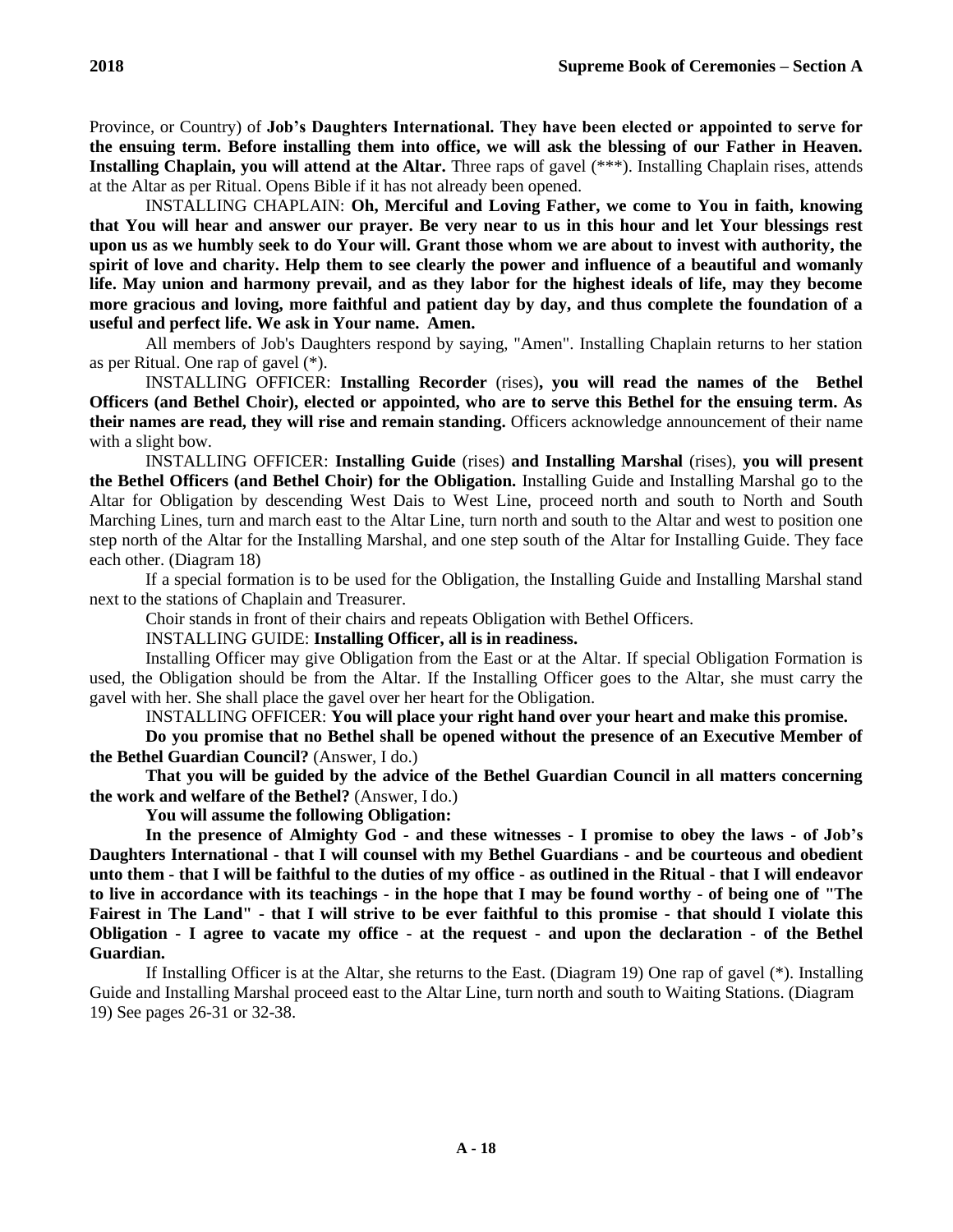# **INSTALLATION OF BETHEL OFFICERS**

# **HONORED QUEEN INSTALLED FIRST**

# **GENERAL INSTRUCTIONS FOR PRESENTING BETHEL OFFICERS TO BE INSTALLED:**

**OPTION ONE**: Installing Guide and Installing Marshal leave Waiting Stations and proceed west on North and South Marching Lines to Officer(s) to be installed. Installing Guide and Installing Marshal stand on their respective marching line and bow for Officer(s) to follow. (Diagram 20)

Installing Guide proceeds east on South Marching Line to the Altar Line, north to a point between Altar and station of Chaplain, then west to west side of Altar and south to proper position. Installing Guide is on the outside of Installing Marshal.

At the same time, Installing Marshal proceeds east on North Marching Line to Altar Line, south to a point between Altar and station of Treasurer, then west to west side of Altar and north to proper position. Installing Marshal is on the inside of the Installing Guide. (Diagram 21)

When in position, all face East. Installing Guide and Installing Marshal step back two steps and wait for instructions from the Installing Officer to escort the Officers to their respective stations. They then step forward two steps to be in line with Officers and bow for them to follow. (Diagram 22)

**OPTION TWO:** (to be used only when the Bethel Room is smaller and too crowded to allow dignified and orderly marching around the Altar). The Officers rise as the Installing Officer either announces their names and stations or as the Installing Guide and Installing Marshal are instructed to present them at the Altar.

After rising, the Officer waits until the Installing Guide and Installing Marshal are on a line even with their chair, then bow and proceed directly east to stand West of the Altar. Installing Guide and Installing Marshal bow, turn east to the Altar Line, turn north and south until between the stations of Chaplain (Installing Marshal) or Treasurer (Installing Guide) then turn west to take position two steps back of the Officers to be installed. All other floor work is as stated.

Elective Officers are introduced at their stations following their installation. Appointive Officers' names are announced by the Installing Officer prior to installation.

Bethel Choir shall be installed at their stations.

INSTALLING OFFICER: **Installing Guide and Installing Marshal, you will cause the Honored Queen to kneel at the Altar and place her hands on the open Holy Bible.**

The Installing Marshal may reverently turn the Bible around for the Honored Queen. If the Bible is turned, she shall replace it to its original position before leaving the Altar after the Honored Queen is installed.

Before kneeling, the Honored Queen hands her flowers or carrying piece to the Installing Guide. Installing Guide and/or Installing Marshal assist Honored Queen to kneel. Honored Queen places her hands on the Bible. Installing Guide and Installing Marshal step back two steps.

Installing Officer descends dais and walks to a point one step East of and in center of Altar, where she stands to install the Honored Queen. She shall carry the gavel with her and places it over her heart for the Obligation.

INSTALLING OFFICER: **Honored Queen, you will repeat after me: I will be faithful to the Laws - of Job's Daughters International - respect the Supreme, Grand, and Bethel Guardian Councils - and endeavor to be worthy of my office - so help me God.**

**The one elected to hold the office of Honored Queen should be generous in character, kind, tolerant, and possessed with the ability to preside in a just and gracious manner. Her conversation should be both delightful and improving. Her taste in literature, arts, and science should be such that she will lead the thoughts of others toward the highest and purest things in life. Polite and courteous attention to the advice of parents and guardians and the consideration of the happiness of others will so strengthen your own life that the beauty of your young womanhood will be observed by all with whom you are associated, and the prayer of all who know and love you is, that our Heavenly Father will guide and direct you in your service of love.** Honored Queen removes hands from Bible.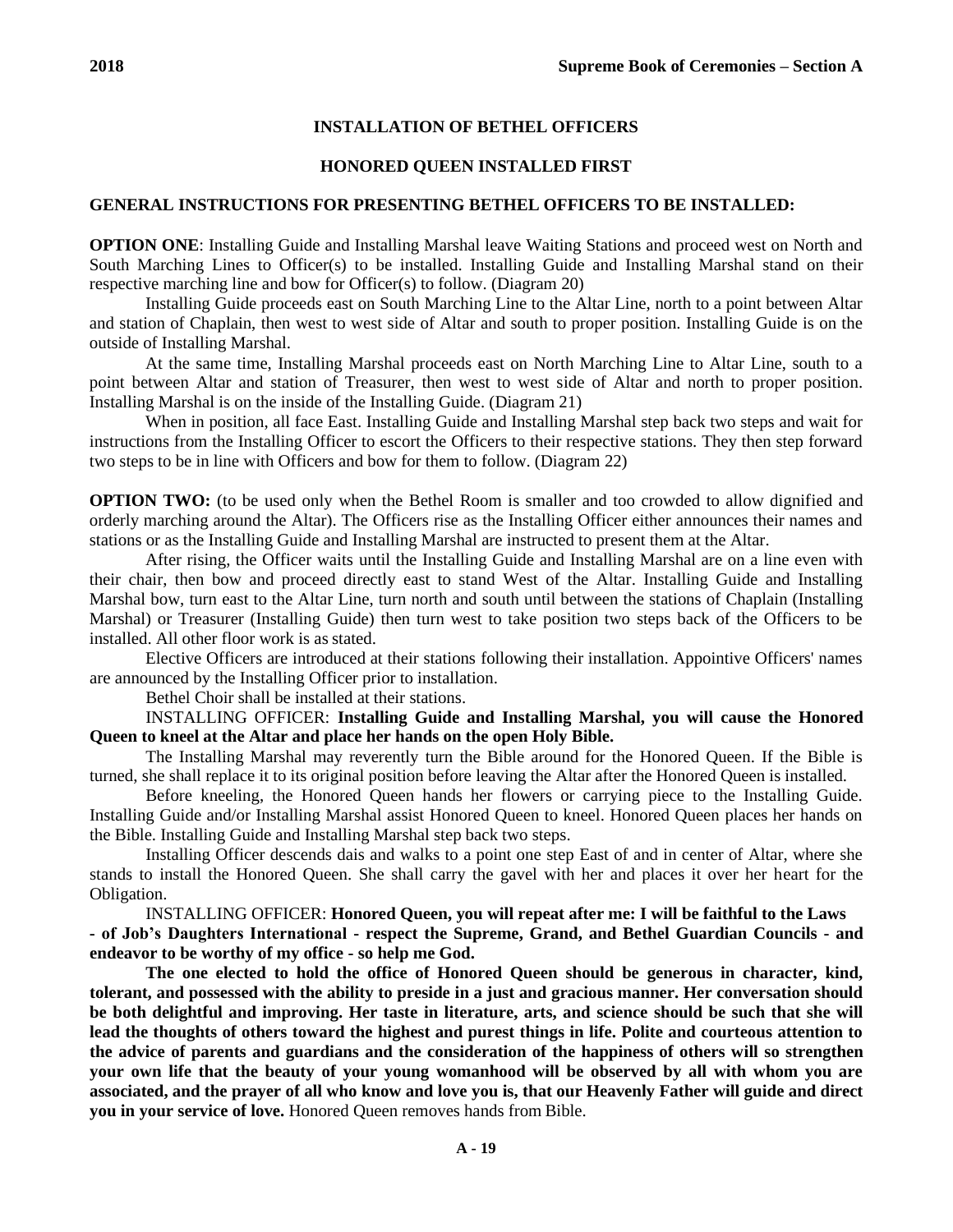The Installing Officer marches around the north side of the Altar, hands gavel to Installing Marshal, stands behind the Honored Queen, places cape on Honored Queen. (Diagram 33) Honored Queen ties cords of cape.

INSTALLING OFFICER: **This cape of royal purple is an emblem of your high office and symbolizes the love of the Bethel Members who have chosen you as their Honored Queen.** After cape is tied, the Installing Officer removes crown and places it on head of Honored Queen.

INSTALLING OFFICER: **I now place on your head this crown, an emblem of leadership, and a symbol of your high position. May you ever wear it with dignity, grace, and humility.** After the word "humility", Installing Officer steps to side between Altar and Chaplain's station and continues.

INSTALLING OFFICER: **Honored Queen, let wisdom and understanding crown your judgment, and the beauty and glory of your reign will be as lustrous as the sheen of your royal cloak. Ever strive to wear these honors with real dignity as becoming an Honored Queen of this beautiful Order.**

Solo or appropriate selection may be given either while Honored Queen is at the Altar or while at Altar Line before proceeding to the East or in the East after Installing Officer has presented the Bylaws.

Installing Officer remains standing. Installing Officer assists Honored Queen to rise. Installing Guide returns carrying piece to newly installed Honored Queen. Installing Marshal returns gavel to Installing Officer. The Installing Officer escorts the Honored Queen to the north side of the Altar and then directly to the East. If Honored Queen has other approved escort to the East, the Installing Officer precedes them to the East.

Installing Marshal returns Bible to original position. Installing Guide and Installing Marshal return to Waiting Stations.

INSTALLING OFFICER: (Three raps of gavel (\*\*\*). **It is with pleasure that I present who has been installed Honored Queen for the ensuing term.** (Applause.) **Honored Queen, I present you with the gavel, the emblem of your authority, knowing that in your hands it will be used wisely and well.**  Installing Officer hands gavel to Honored Queen, who seats Bethel with one rap of gavel (\*). Honored Queen and Installing Officer remain standing. Honored Queen returns gavel to Installing Officer.

INSTALLING OFFICER: **I now present you with a copy of the Bylaws of this Bethel, a copy of the Constitution, Bylaws, and Standard Operating Procedures of Job's Daughters International, and a copy of the Manual of Rules and Regulations of the Grand Guardian Council** (if in a GGC). **These are yours to study for the ensuing term. They define your duties and responsibilities. They also set forth the rights and privileges of all members of the Order. Examine them carefully that your duties may be well done, and the rights and privileges of the members protected.** Honored Queen is seated.

INSTALLING OFFICER: **Installing Guide and Installing Marshal, you will present the Senior Princess and the Junior Princess at the Altar.** Junior Princess follows Installing Guide and Senior Princess follows Installing Marshal. When in position west of the Altar:

INSTALLING OFFICER: **Daughter Princesses, you have been elected to assist the Honored Queen in all that she may require of you. You should conduct yourselves at all times with quiet dignity befitting your high office. Be gracious in manner, courteous and gentle, expressing through your daily lives the principles of religion, virtue, and honor.**

**Installing Guide and Installing Marshal, you will escort the Princesses to the East, to be invested with the honors of their stations.** Installing Guide offers her left arm to Junior Princess and they go side by side around the south side of the Altar between the station of Treasurer and Altar; Installing Marshal offers her right arm to Senior Princess and they go side by side around the north side of the Altar between the station of Chaplain and Altar; all four proceed to East Line. (Diagram 31) Princesses kneel at foot of Dais. Installing Guide and Installing Marshal hold the carrying pieces for the Princesses, and back to a position even with the pedestals.

Installing Senior and Installing Junior Custodians invest the Princesses with their capes and crowns. (Diagram 32)

INSTALLING OFFICER: **Daughter Princesses, ever strive for beauty of character that will outshine the beauty and splendor of your raiment.** The Installing Custodians assist the Princesses to rise. Installing Guide and Installing Marshal return the carrying pieces to the Princesses and return to their Waiting Stations. Princesses ascend the East Dais and face West. Installing Officer gives three raps of gavel (\*\*\*).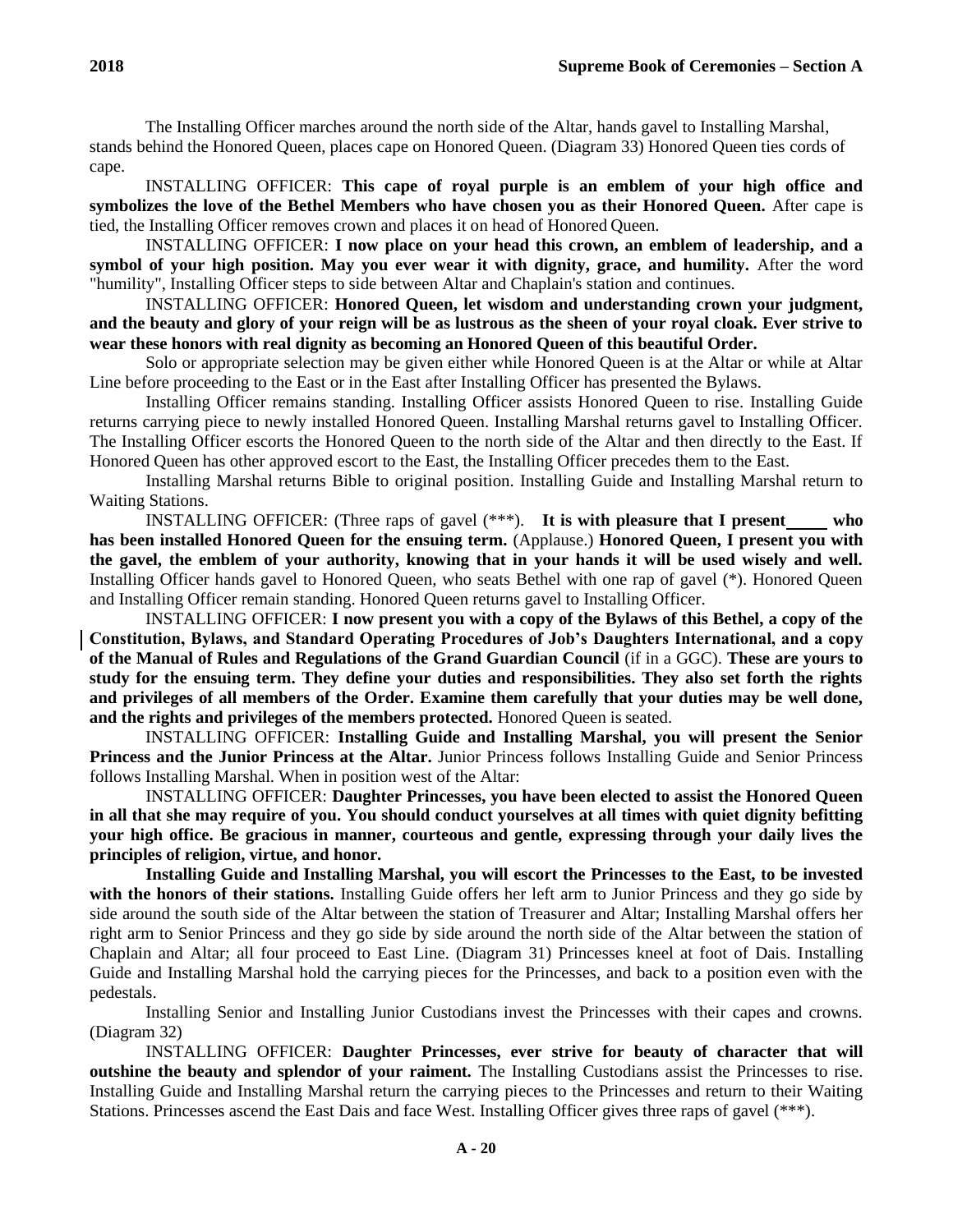INSTALLING OFFICER: **It is with pleasure that I present** (name) **who has been installed Senior Princess and** (name) **who has been installed Junior Princess for the ensuing term.** Applause. One rap of gavel (\*).

INSTALLING OFFICER: **Installing Guide and Installing Marshal, you will present the Guide and Marshal at the Altar.** Guide follows Installing Guide and Marshal follows Installing Marshal. When in position west of the Altar:

INSTALLING OFFICER: **Daughter Guide, your duty is to guide the Pilgrims in their journey through the several epochs. Become familiar with the teachings of this Order, that you may be able to guide others and direct their footsteps in the ways of peace, truth, and uprightness of life.**

**Daughter Marshal, your duty is to care for and display the National Emblem, to see that suitable preparation is made for our ceremonies, and to assist the Guide in conducting Pilgrims.**

**Installing Guide and Installing Marshal, you will escort these Officers to their stations.**

Guide follows Installing Guide south of Altar to Altar Line, south to South Marching Line, and then west to West Line and to Guide's station. At the same time, Marshal follows Installing Marshal, north side of Altar to Altar Line, north to North Marching Line, west to West Line and to Marshal's station. (Diagram30)

Installing Guide and Installing Marshal step one step east of West Line and retrace steps to Waiting Stations. Guide and Marshal assume stations and remain standing.

INSTALLING OFFICER: **I have the pleasure of introducing** (name) **who has been installed as Guide and** (name) **who has been installed Marshal for the ensuing term.** Applause. When Installing Guide and Installing Marshal reach Waiting Stations, Installing Guide bows to seat Officers.

INSTALLING OFFICER: (name), **Recorder;** (name), **Treasurer. Installing Guide and Installing Marshal, you will present the Recorder and the Treasurer at the Altar.**

Recorder and Treasurer follow the Installing Guide. When in position west of Altar:

INSTALLING OFFICER: **Daughter Recorder, it is your duty to record all actions of the Bethel in proper form, receive all money due the Bethel, turn it over to the Bethel Treasurer, and obtain a receipt.**

**Daughter Treasurer, your duty is to receive all funds of the Bethel from the Recorder, accurately account for them, and turn them over to the Guardian Treasurer.**

**Installing Guide and Installing Marshal, you will escort these Officers to their stations.** Installing Guide followed by Recorder and Treasurer leave on south side of Altar. Treasurer assumes station immediately and remains standing.

Installing Guide and Recorder proceed to East Line, Recorder assumes her station as it is reached and remains standing, Installing Guide continues south to South Marching Line, and west to Waiting Station. Installing Marshal leaves on north side of Altar and goes directly to Waiting Station. (Diagram 27) Installing Guide bows to seat Officers.

INSTALLING OFFICER: (name), **Chaplain; \_** (name), **Musician;** (name), **Librarian. Installing Guide and Installing Marshal, you will present the Chaplain, Musician, and Librarian at the Altar.** Officers follow the Installing Marshal. When in position west of the Altar.

INSTALLING OFFICER: **Daughter Chaplain, you are to lead the devotions of the Bethel and give the Pledge of Honor for Adults. May you lead also in reverence for sacred things, the beacon lights of life.**

**Daughter Musician, your duty is to preside at the instrument during the musical part of our ceremonies. May the harmony of your music ring so true that no discord will enter here.**

**Daughter Librarian, your duty is to encourage a taste for the arts and sciences by giving a report on an educational subject. Let your life be an open book whose pages are full of knowledge and truth.**

**Installing Guide and Installing Marshal, you will escort these Officers to their stations.** Installing Guide leaves on south side of Altar and goes directly to Waiting Station. Installing Marshal, followed by Officers, leaves Altar on north side, proceeds to East Line, north to North Marching Line and west to Waiting Station. Officers assume their stations as they are reached and remain standing. (Diagram 26) Installing Guide bows to seat Officers.

INSTALLING OFFICER: (name), **Senior Custodian;** (name) **Junior Custodian. Installing Guide and Installing Marshal, you will present the Custodians at the Altar.** Junior Custodian follows Installing Guide and Senior Custodian follows Installing Marshal. When in position west of the Altar: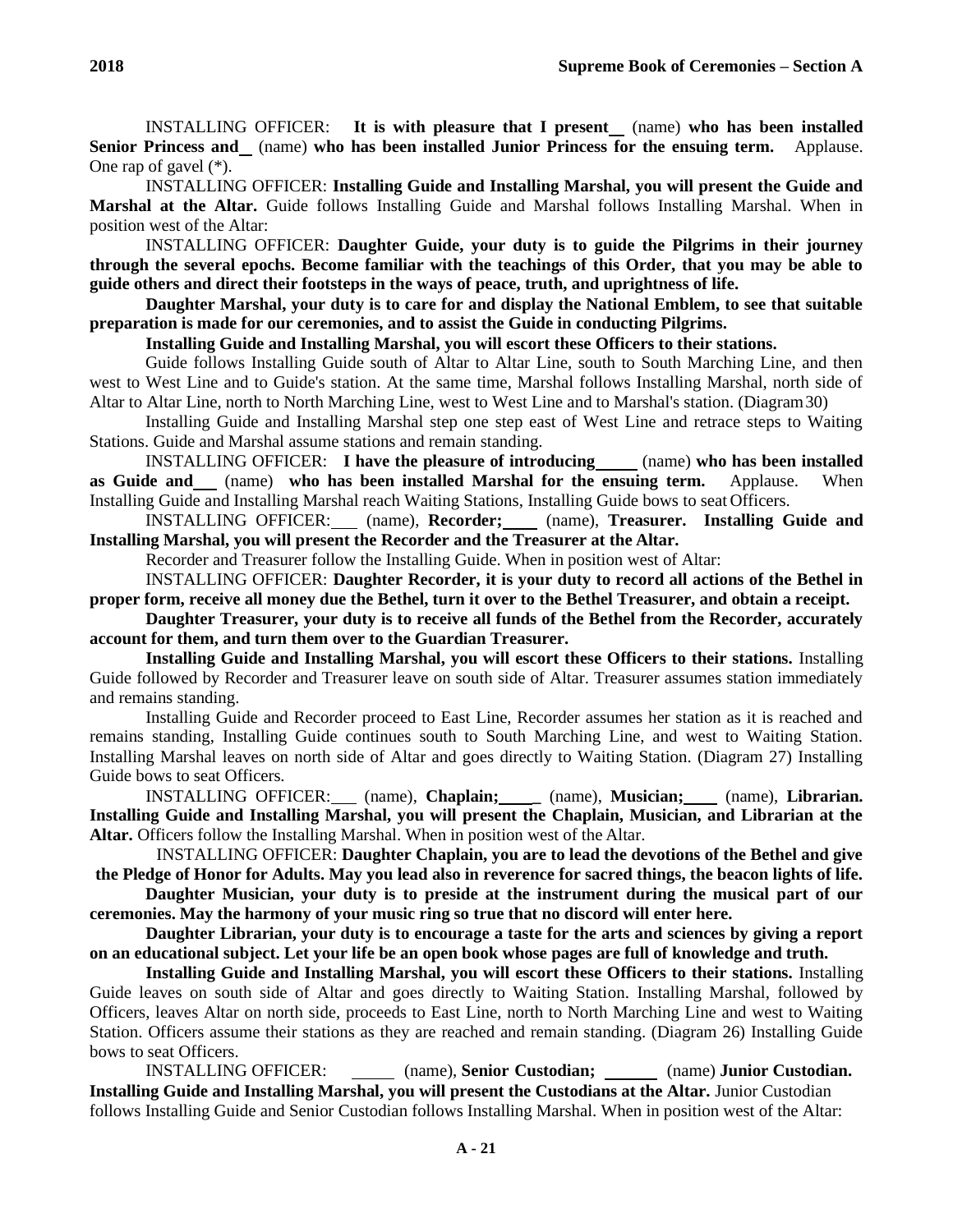INSTALLING OFFICER: **Daughter Custodians, you are the Custodians of the Dove and Urn of Incense, emblems of our Order. Ever let your lives symbolize purity and prayer which they represent.**

**Installing Guide and Installing Marshal, you will escort the Officers to their stations.** Installing Guide followed by Junior Custodian, leaves on south side of Altar. Installing Marshal followed by Senior Custodian, leaves on north side of Altar. They proceed to East Line, turn north and south to North and South Marching Lines, and west to their Waiting Stations. Officers assume stations as they are reached and remain standing. (Diagram 25) Installing Guide bows to seat Officers.

INSTALLING OFFICER: (name), **Inner Guard;** (name), **Outer Guard. Installing Guide and Installing Marshal, you will present the Inner and Outer Guards at the Altar.** Inner Guard follows Installing Guide. Outer Guard follows Installing Marshal. When in position west of the Altar:

INSTALLING OFFICER: **Daughter Guards, watch carefully the doors of our Bethel, and be alert, guarding against sins which are pressing for admission to pure hearts and minds. Installing Guide and Installing Marshal, you will escort these Officers to their stations.**

Installing Guide followed by Inner Guard, leaves on south side of Altar to Altar Line, south to South Marching Line, west to West Line and to Inner Guard's Station. Installing Marshal followed by Outer Guard, leaves on north side of Altar to Altar Line, north to North Marching Line, west to West Line, and to Outer Guard's station which is inside Preparation Room door if an open installation. (Diagram 23) Installing Guide and Installing Marshal return to Waiting Stations. (Diagram 24) Installing Guide bows to seat Officers.

INSTALLING OFFICER: (name), **First Messenger;** (name), **Second Messenger**; (name), Third Messenger; (name) Fourth Messenger; (name), Fifth Messenger.

**Installing Guide and Installing Marshal, you will present the Five Messengers at the Altar.** First, Second, and Fifth Messengers follow Installing Guide. Third and Fourth Messengers follow Installing Marshal. When in position west of the Altar:

INSTALLING OFFICER: **Daughter Messengers, to you has been given the privilege of unfolding to the Pilgrims the story of Job's eventful life, his pleasures, his trials, his temptations, and his final triumph and peace. Be particular therefore, that your own interpretations be earnest and sincere, and that your own lives be an example of patience and faith, that your reward may be life's highest attainment.**

**Installing Guide and Installing Marshal, you will escort these Officers to their stations.** Installing Guide followed by First, Second, and Fifth Messengers, leaves on south side of Altar to Altar Line, south to South Marching Line, proceeds around the outside of Messengers' stations, and enters semicircle between the Second and Fifth Messengers' stations. Installing Marshal followed by Third and Fourth Messengers, leaves on north side of Altar to Altar Line, north to North Marching Line, proceeds around the outside of the Messenger's stations, and enters semicircle between the stations of Fourth and Fifth Messengers. Messengers assume stations as Installing Guide and Installing Marshal proceed through semicircle to Altar Line. Messengers remain standing. (Diagram 28 & 29) When Installing Guide and Installing Marshal reach Waiting Stations, Installing Guide bows for Messengers to be seated.

Bethel Choir shall be installed at their stations.

INSTALLING OFFICER: **It gives me great pleasure to present the Daughters of the Bethel Choir.** (Choir stands.) **Daughters of the Bethel Choir, your part in the ceremonies of the Bethel is equally as important as that of other Officers. The art of music is one of the highest accomplishments. Let your hearts be so filled with love and joy, that the melody of your song will resound in the hearts and lives of the Daughters of this Bethel, and all who enter this Holy Place, our Bethel.** Installing Officer bows to Bethel Choir to be seated.

INSTALLING OFFICER: **Installing Recorder** (rises), **you will make the Proclamation.** Installing Recorder stands at desk to read Proclamation.

INSTALLING RECORDER: **By direction of the Installing Officer and the Supreme** (or Grand) **Guardian Council, I proclaim the Bethel Officers (and Bethel Choir) of Bethel No. of** (City)

 (State, Province, or Country) **of Job's Daughters International, legally installed for the transaction of business under the laws of Job's Daughters International and the Supreme** (or Grand) **Guardian Council.**  One rap of gavel (\*).

Proceed to page 27 for remainder of Installation Ceremony.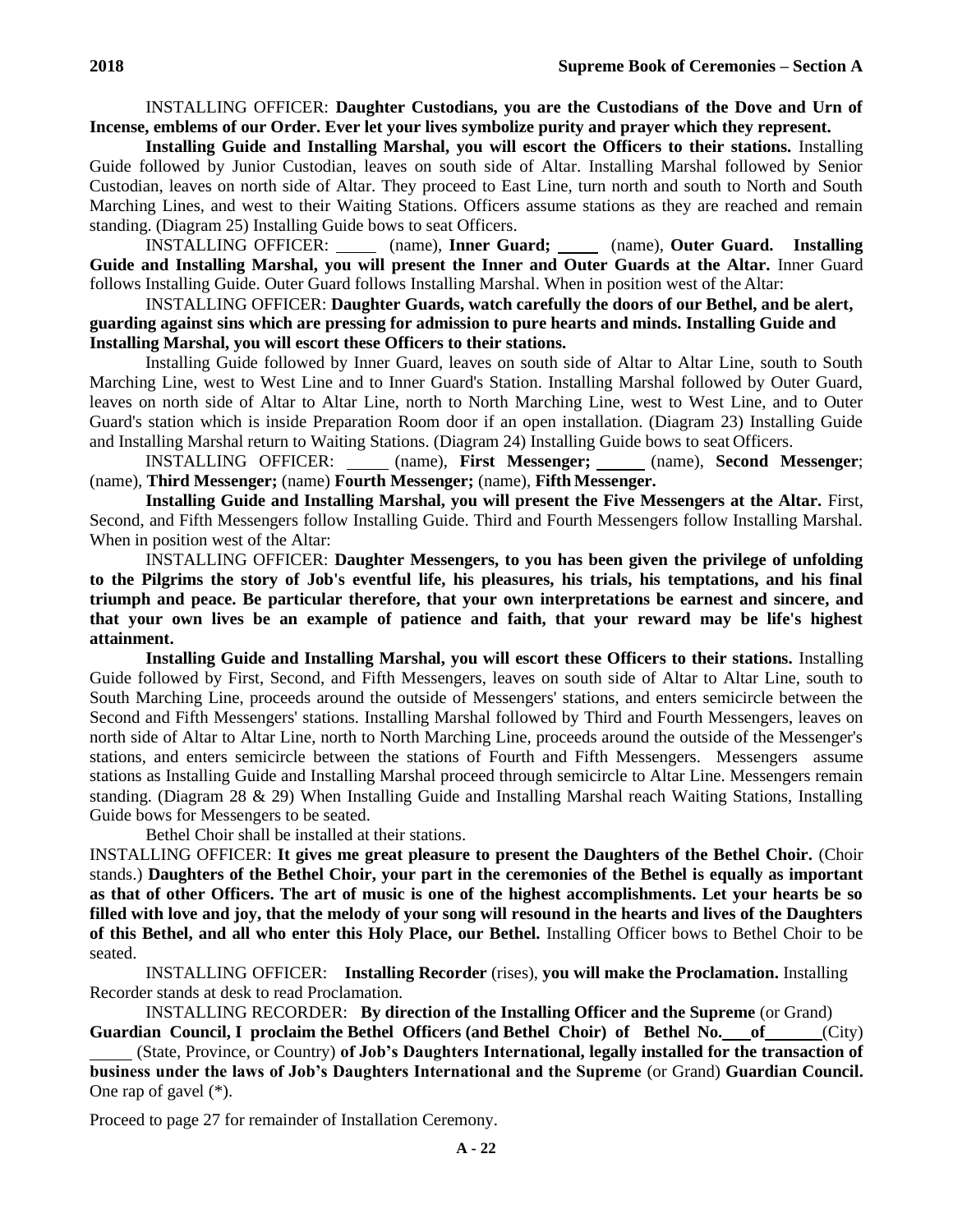# **INSTALLATION OF BETHEL OFFICERS**

# **HONORED QUEEN INSTALLED LAST**

Note: The following is identical to the section where the Honored Queen is Installed first... only the order is reversed.

# **GENERAL INSTRUCTIONS FOR PRESENTING BETHEL OFFICERS TO BE INSTALLED:**

**OPTION ONE**: Installing Guide and Installing Marshal leave Waiting Stations and proceed west on North and South Marching Lines to Officer(s) to be installed. Installing Guide and Installing Marshal stand on their respective marching line and bow for Officer(s) to follow. (Diagram 20)

Installing Guide proceeds east on South Marching Line to Altar Line, north to a point between Altar and station of Chaplain, then west to west side of Altar and south to proper position. Installing Guide is on the outside of Installing Marshal.

At the same time, Installing Marshal proceeds east on North Marching Line to Altar Line, south to a point between Altar and station of Treasurer, then west to west side of Altar and north to proper position. Installing Marshal is on the inside of the Installing Guide. (Diagram 21)

When in position, all face East. Installing Guide and Installing Marshal step back two steps and wait for instructions from the Installing Officer to escort the Officers to their respective stations. They then step forward two steps to be in line with Officers and bow for them to follow. (Diagram 22)

**OPTION TWO:** (to be used only when the Bethel Room is smaller and too crowded to allow dignified and orderly marching around the Altar). The Officers rise as the Installing Officer either announces their names and stations or as the Installing Guide and Installing Marshal are instructed to present them at the Altar.

After rising, the Officer waits until the Installing Guide and Installing Marshal are on a line even with their chair, then bow and proceed directly east to stand West of the Altar. Installing Guide and Installing Marshal bow, turn east to Altar Line, turn north and south until between the stations of Chaplain (Installing Marshal) or Treasurer (Installing Guide) then turn west to take position two steps back of the Officers to be installed. All other floor work is as stated.

Elective Officers are introduced at their stations following their installation. Appointive Officers' names are announced by the Installing Officer prior to installation.

Bethel Choir shall be installed at their stations.

INSTALLING OFFICER: **It gives me great pleasure to present the Daughters of the Bethel Choir.** (Choir stands.) **Daughters of the Bethel Choir, your part in the ceremonies of the Bethel is equally as important as that of other Officers. The art of music is one of the highest accomplishments. Let your hearts be so filled with love and joy, that the melody of your song will resound in the hearts and lives of the Daughters of this Bethel, and all who enter this Holy Place, our Bethel.** Installing Officer bows to Bethel Choir to be seated.

INSTALLING OFFICER: (name), **Inner Guard;** (name), **Outer Guard.**

**Installing Guide and Installing Marshal, you will present the Inner and Outer Guards at the Altar.** Inner Guard follows Installing Guide. Outer Guard follows Installing Marshal. When in to position west of the Altar:

INSTALLING OFFICER: **Daughter Guards, watch carefully the doors of our Bethel, and be alert, guarding against sins which are pressing for admission to pure hearts and minds.**

**Installing Guide and Installing Marshal, you will escort these Officers to their stations.** Installing Guide followed by Inner Guard, leaves on south side of Altar to Altar Line, south to South Marching Line, west to West Line and to Inner Guard's station. Installing Marshal followed by Outer Guard, leaves on north side of Altar to Altar Line, north to North Marching Line, west to West Line, and to Outer Guard's station which is inside Preparation Room door if an open installation. (Diagram 23) Installing Guide and Installing Marshal return to Waiting Stations. (Diagram 24) Installing Guide bows to seat Officers.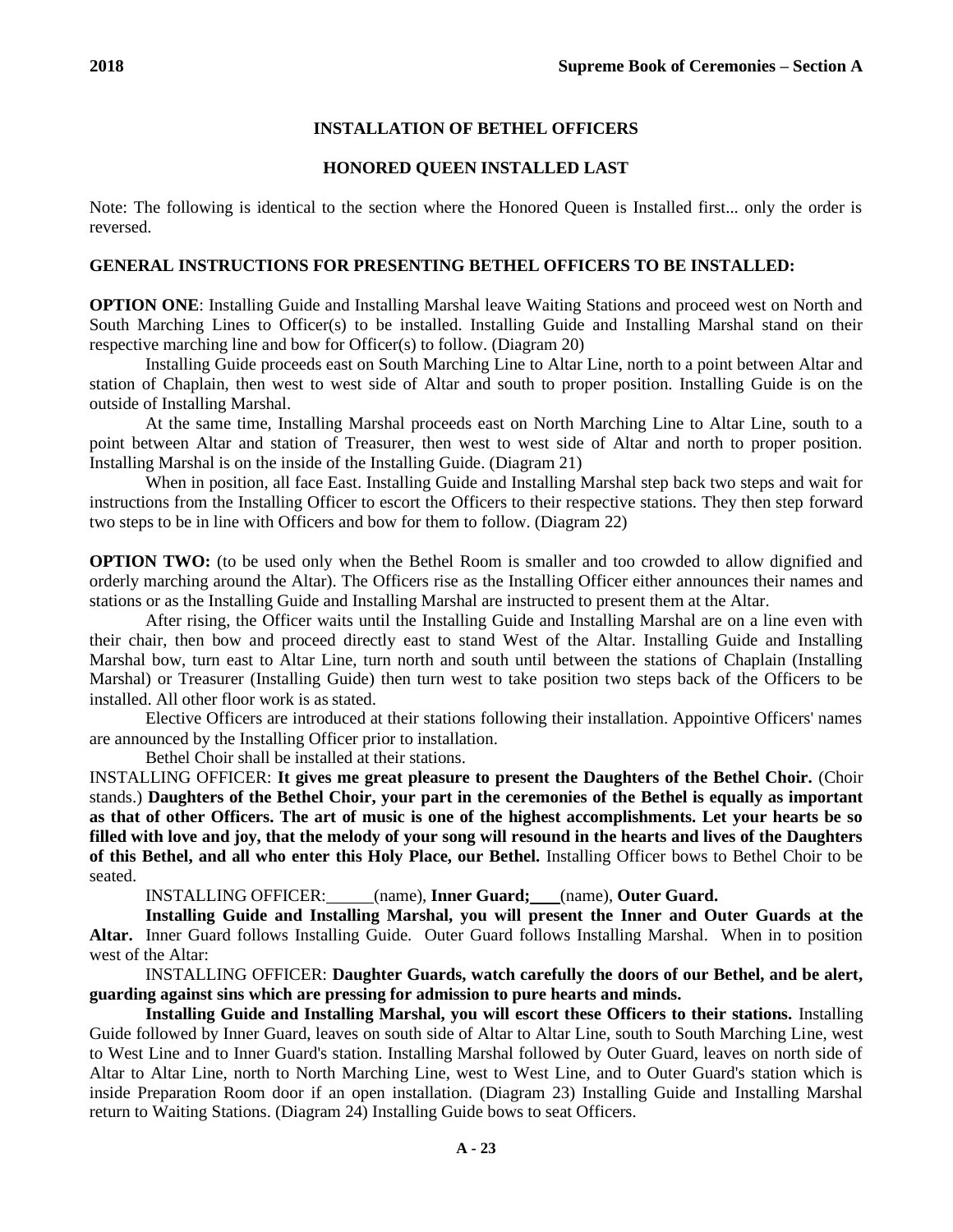INSTALLING OFFICER: (name), **Senior Custodian;** (name) **Junior Custodian. Installing Guide and Installing Marshal, you will present the Custodians at the Altar.** Junior Custodian

follows Installing Guide and Senior Custodian follows Installing Marshal. When in position west of the Altar: INSTALLING OFFICER: **Daughter Custodians, you are the Custodians of the Dove and Urn of** 

**Incense, emblems of our Order. Ever let your lives symbolize purity and prayer which they represent.**

**Installing Guide and Installing Marshal, you will escort the Officers to their stations.** Installing Guide followed by Junior Custodian, leaves on south side of Altar. Installing Marshal followed by Senior Custodian, leaves on north side of Altar. They proceed to East Line, turn north and south to North and South Marching Lines, and west to their Waiting Stations. Officers assume stations as they are reached and remain standing. (Diagram 25) Installing Guide bows to seat Officers.

INSTALLING OFFICER: (name), **Chaplain;** (name), **Musician;** (name), **Librarian. Installing Guide and Installing Marshal, you will present the Chaplain, Musician, and Librarian at the Altar.** Officers follow the Installing Marshal. When in position west of the Altar:

INSTALLING OFFICER: **Daughter Chaplain, you are to lead the devotions of the Bethel and give the Pledge of Honor for Adults. May you lead also in reverence for sacred things, the beacon lights of life.**

**Daughter Musician, your duty is to preside at the instrument during the musical part of our ceremonies. May the harmony of your music ring so true that no discord will enter here.**

**Daughter Librarian, your duty is to encourage a taste for the arts and sciences by giving a report on an educational subject. Let your life be an open book whose pages are full of knowledge and truth.**

**Installing Guide and Installing Marshal, you will escort these Officers to their stations.** Installing Guide leaves on south side of Altar and goes directly to Waiting Station. Installing Marshal, followed by Officers, leaves Altar on north side, proceeds to East Line, north to North Marching Line and west to Waiting Station. Officers assume their stations as they are reached and remain standing. (Diagram 26) Installing Guide bows to seat Officers.

INSTALLING OFFICER: (name), **Recorder;** (name), **Treasurer. Installing Guide and Installing Marshal, you will present the Recorder and the Treasurer at the Altar.** Recorder and Treasurer follow the Installing Guide. When in position west of the Altar:

INSTALLING OFFICER: **Daughter Recorder, it is your duty to record all actions of the Bethel in proper form, receive all money due the Bethel, turn it over to the Bethel Treasurer, and obtain a receipt.**

**Daughter Treasurer, your duty is to receive all funds of the Bethel from the Recorder, accurately account for them, and turn them over to the Guardian Treasurer.**

**Installing Guide and Installing Marshal, you will escort these officers to their stations.** Installing Guide followed by Recorder and Treasurer leave on south side of Altar. Treasurer assumes station immediately and remains standing. Installing Guide and Recorder proceed to East Line, Recorder assumes her station as it is reached and remains standing, Installing Guide continues south to South Marching Line, and west to Waiting Station. Installing Marshal leaves on north side of Altar and goes directly to Waiting Station. (Diagram 27) Installing Guide bows to seat Officers.

INSTALLING OFFICER: (name), **First Messenger;** (name), **Second Messenger;**  (name), **Third Messenger;** (name) **Fourth Messenger;** (name), **Fifth Messenger.**

**Installing Guide and Installing Marshal, you will present the Five Messengers at the Altar.** First, Second, and Fifth Messengers follow Installing Guide. Third and Fourth Messengers follow Installing Marshal. When in position west of the Altar:

INSTALLING OFFICER: **Daughter Messengers, to you has been given the privilege of unfolding to the Pilgrims the story of Job's eventful life, his pleasures, his trials, his temptations, and his final triumph and peace. Be particular therefore, that your own interpretations be earnest and sincere, and that your own lives be an example of patience and faith, that your reward may be life's highest attainment.**

**Installing Guide and Installing Marshal, you will escort these Officers to their stations.** Installing Guide followed by First, Second, and Fifth Messengers, leaves on south side of Altar to Altar Line, south to South Marching Line, proceeds around the outside of Messengers' stations, and enters semicircle between the Second and Fifth Messengers' stations. Installing Marshal followed by Third and Fourth Messengers, leaves on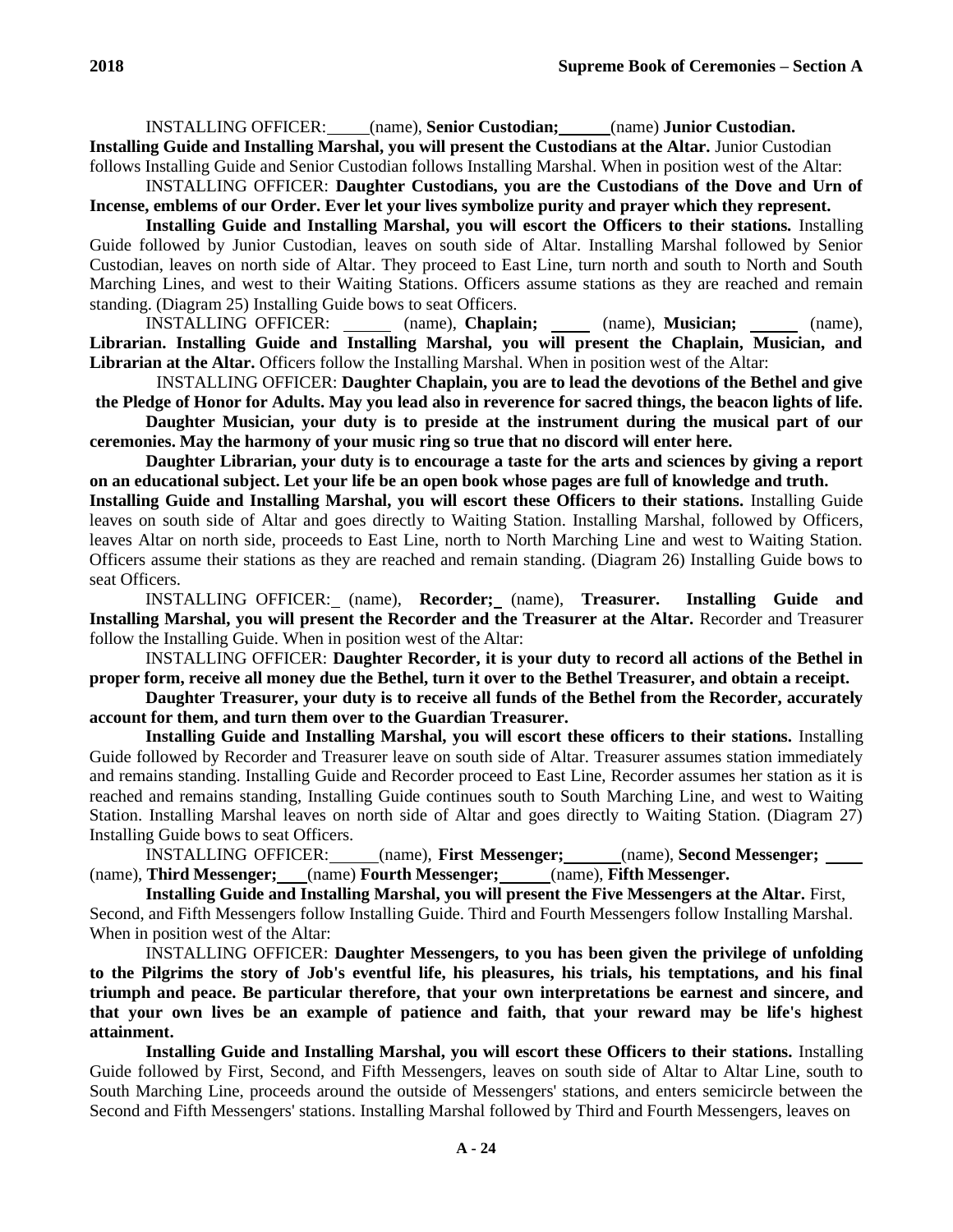north side of Altar to Altar Line, north to North Marching Line, proceeds around the outside of the Messenger's stations, and enters semicircle between the stations of Fourth and Fifth Messengers. Messengers assume stations as Installing Guide and Installing Marshal proceed through semicircle to Altar Line. Messengers remain standing. (Diagram 28 & 29) When Installing Guide and Installing Marshal reach Waiting Stations, Installing Guide bows for Messengers to be seated.

INSTALLING OFFICER: **Installing Guide and Installing Marshal, you will present the Guide and Marshal at the Altar.** Guide follows Installing Guide and Marshal follows Installing Marshal. When in position west of the Altar:

INSTALLING OFFICER: **Daughter Guide, your duty is to guide the Pilgrims in their journey through the several epochs. Become familiar with the teachings of this Order, that you may be able to guide others and direct their footsteps in the ways of peace, truth, and uprightness of life.**

**Daughter Marshal, your duty is to care for and display the National Emblem, to see that suitable preparation is made for our ceremonies, and to assist the Guide in conducting Pilgrims.**

**Installing Guide and Installing Marshal, you will escort these Officers to their stations.**

Guide follows Installing Guide south of Altar to Altar Line, south to South Marching Line, and then west to West Line and to Guide's station. At the same time, Marshal follows Installing Marshal, north side of Altar to Altar Line, north to North Marching Line, west to West Line and to Marshal'sstation.

Installing Guide and Installing Marshal step one step east of West Line and retrace steps to Waiting Stations. Guide and Marshal assume stations and remain standing.

INSTALLING OFFICER: **I have the pleasure of introducing** (name) **who has been installed as Guide and** (name) **who has been installed Marshal for the ensuing term.** Applause. Installing Guide and Installing Marshal, who are now at their waiting stations, bow for Guide and Marshal to be seated.

INSTALLING OFFICER: **Installing Guide and Installing Marshal, you will present the Senior Princess and the Junior Princess at the Altar.** Junior Princess follows Installing Guide and Senior Princess follows Installing Marshal. When in position west of the Altar:

INSTALLING OFFICER: **Daughter Princesses, you have been elected to assist the Honored Queen in all that she may require of you. You should conduct yourselves at all times with quiet dignity befitting your high office. Be gracious in manner, courteous and gentle, expressing through your daily lives the principles of religion, virtue, and honor.**

**Installing Guide and Installing Marshal, you will escort the Princesses to the East, to be invested with the honors of their stations.** Installing Guide offers her left arm to Junior Princess and they go side by side around the south side of the Altar between the station of Treasurer and Altar; Installing Marshal offers her right arm to Senior Princess and they go side by side around the north side of the Altar between the station of Chaplain and Altar; all four proceed to East Line. (Diagram 31) Princesses kneel at foot of Dais. Installing Guide and Installing Marshal hold the carrying pieces for the Princesses, and back to a position even with the pedestals.

Installing Senior and Installing Junior Custodians invest the Princesses with their capes and crowns. (Diagram 32)

INSTALLING OFFICER: **Daughter Princesses, ever strive for beauty of character that will outshine the beauty and splendor of your raiment.**

The Installing Custodians assist the Princesses to rise. Installing Guide and Installing Marshal return the carrying pieces to the Princesses and return to their waiting stations. Princesses ascend the East Dais and face West. Installing Officer gives three raps of gavel (\*\*\*).

INSTALLING OFFICER: **It is with pleasure that I present** (name) **who has been installed Senior Princess and** (name) **who has been installed Junior Princess for the ensuing term.** One rapof

INSTALLING OFFICER: **Installing Guide and Installing Marshal, you will cause the Honored Queen to kneel at the Altar and place her hands on the open Holy Bible.**

The Installing Marshal may reverently turn the Bible around for the Honored Queen. If the Bible is turned, she shall replace it to its original position before leaving the Altar after the Honored Queen is installed.

Before kneeling, the Honored Queen hands her flowers or carrying piece to the Installing Guide. Installing Guide and/or Installing Marshal assist Honored Queen to kneel. Honored Queen places hands on the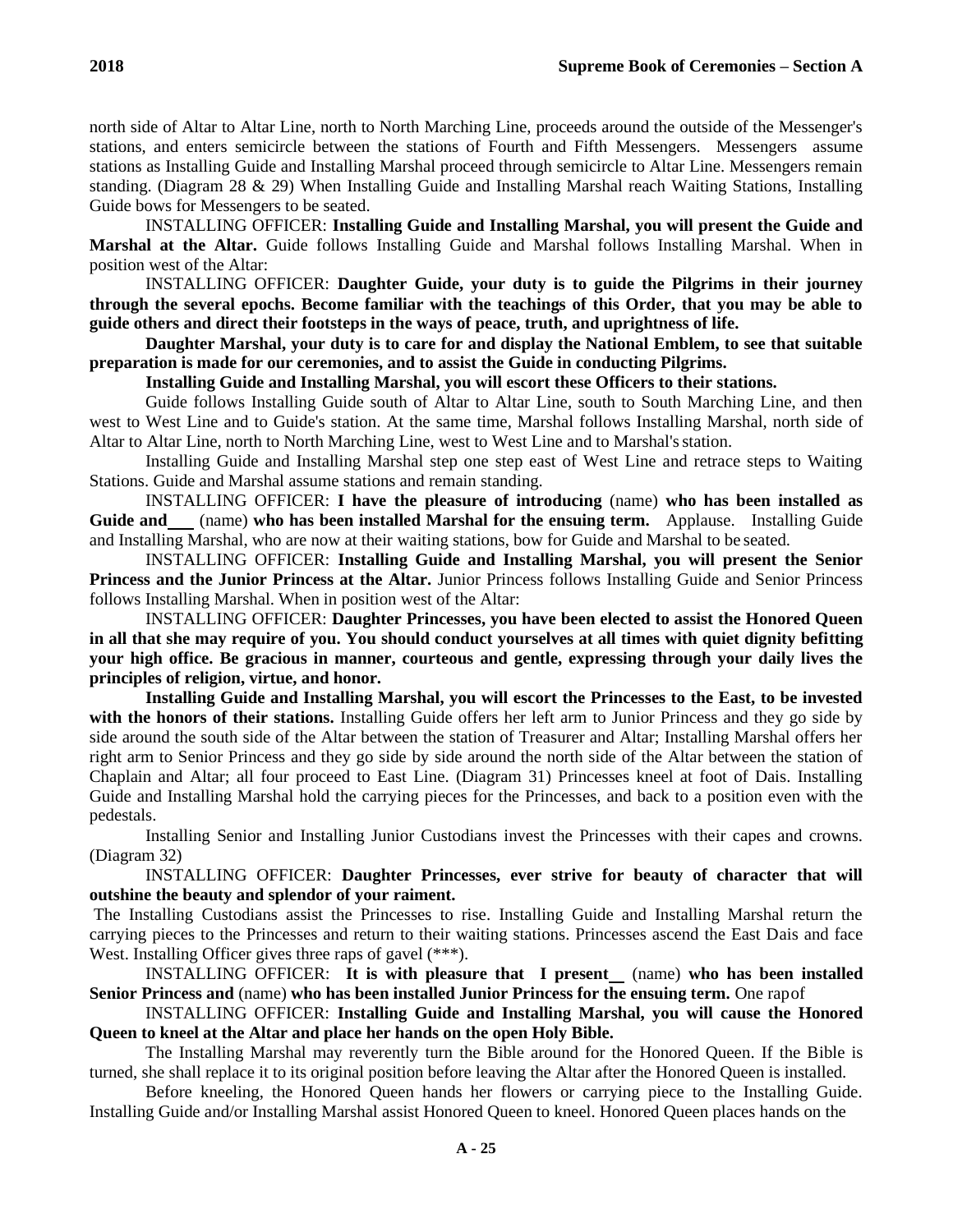Bible. Installing Guide and Installing Marshal step back two steps.

Installing Officer descends dais and walks to a point one step East of and in center of Altar, where she stands to install the Honored Queen. (Diagram 33) She shall carry the gavel with her and place it over her heart for the Obligation.

INSTALLING OFFICER: **Honored Queen, you will repeat after me: I will be faithful to the Laws - of Job's Daughters International - respect the Supreme, Grand, and Bethel Guardian Councils - and endeavor to be worthy of my office - so help me God.**

**The one elected to hold the office of Honored Queen should be generous in character, kind, tolerant, and possessed with the ability to preside in a just and gracious manner. Her conversation should be both delightful and improving. Her taste in literature, arts, and science should be such that she will lead the thoughts of others toward the highest and purest things in life. Polite and courteous attention to the advice of parents and guardians and the consideration of the happiness of others will so strengthen your own life that the beauty of your young womanhood will be observed by all with whom you are associated, and the prayer of all who know and love you is, that our Heavenly Father will guide and direct you in your service of love.** Honored Queen removes hands from Bible.

The Installing Officer marches around the north side of the Altar, hands gavel to Installing Marshal, stands behind the Honored Queen, places cape on Honored Queen. (Diagram 33) Honored Queen ties cords of cape.

INSTALLING OFFICER: **This cape of royal purple is an emblem of your high office and symbolizes the love of the Bethel Members who have chosen you as their Honored Queen.** After cape is tied, the Installing Officer removes crown and places it on head of Honored Queen.

INSTALLING OFFICER: **I now place on your head this crown, an emblem of leadership, and a symbol of your high position. May you ever wear it with dignity, grace, and humility.** After the word "humility", Installing Officer steps to side between Altar and Chaplain's station and continues.

INSTALLING OFFICER: **Honored Queen, let wisdom and understanding crown your judgement, and the beauty and glory of your reign will be as lustrous as the sheen of your royal cloak. Ever strive to wear these honors with real dignity as becoming an Honored Queen of this beautiful Order.**

Solo or appropriate selection may be given either while Honored Queen is at the Altar or while at Altar Line before proceeding to the East or in the East after Installing Officer has presented the Bylaws.

Installing Officer remains standing. Installing Officer assists Honored Queen to rise. Installing Guide returns carrying piece to newly installed Honored Queen. Installing Marshal returns gavel to Installing Officer. The Installing Officer escorts the Honored Queen to the north side of the Altar and then directly to the East. If Honored Queen has other approved escort to the East, the Installing Officer precedes them to the East.

Installing Marshal returns Bible to original position. Installing Guide and Installing Marshal return to Waiting Stations.

INSTALLING OFFICER: (Three raps of gavel (\*\*\*). **It is with pleasure that I present who has been installed Honored Queen for the ensuing term.** (Applause.) **Honored Queen, I present you with the gavel, the emblem of your authority, knowing that in your hands it will be used wisely and well.**  Installing Officer hands gavel to Honored Queen, who seats Bethel with one rap of gavel (\*). Honored Queen and Installing Officer remain standing. Honored Queen returns gavel to Installing Officer.

INSTALLING OFFICER: **I now present you with a copy of the Bylaws of this Bethel, a copy of the Constitution, Bylaws, and Standard Operating Procedures of Job's Daughters International, and a copy of the Manual of Rules and Regulations of the Grand Guardian Council** (if in a Grand Jurisdiction). **These are yours to study for the ensuing term. They define your duties and responsibilities. They also set forth the rights and privileges of all members of the Order. Examine them carefully that your duties may be well done, and the rights and privileges of the members protected.** Honored Queen isseated.

INSTALLING OFFICER: **Installing Recorder** (rises), **you will make the Proclamation.** Installing Recorder stands at desk to read Proclamation.

INSTALLING RECORDER: **By direction of the Installing Officer and the Supreme** (or Grand) **Guardian Council, I proclaim the Bethel Officers (and Bethel Choir) of Bethel No. of** (City)

(State, Province, or Country) **of Job's Daughters International, legally installed for the transactionof**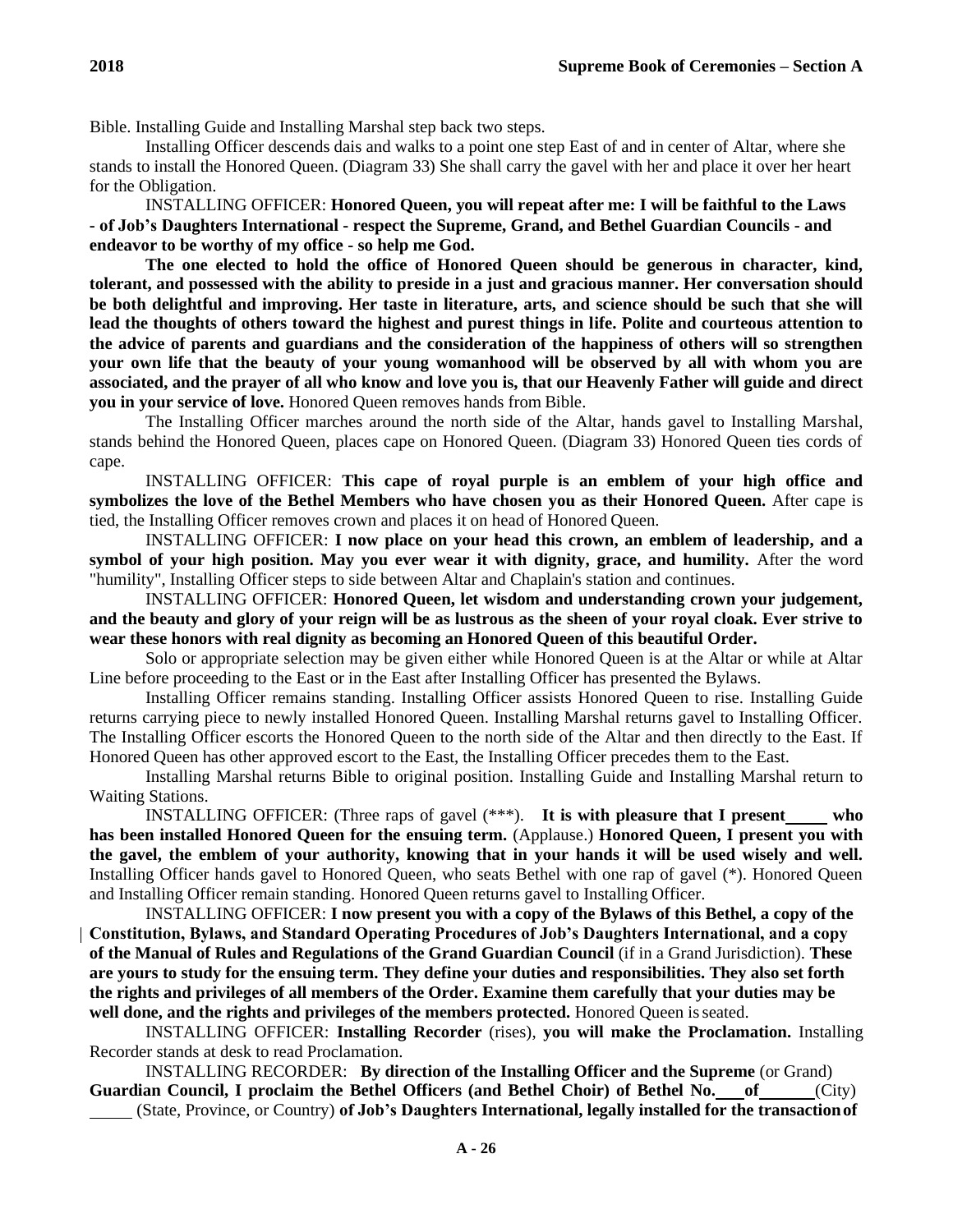**business under the laws of Job's Daughters International and the Supreme** (or Grand) **Guardian Council.** One rap of gavel (\*).

# **FOLLOWING INSTALLATION OF OFFICERS:**

## INSTALLING OFFICER: **The Installing Officers may retire**.

Installing Officers retire except for Installing Recorder who shall complete minutes for the Bethel Recorder's book and the Installing Chaplain if she is to give the closing prayer. Installing Musician may remain at instrument. Installing Recorder and Installing Chaplain shall step to the sideline before the Bethel Officers retire.

Installing Officer presents gavel to Honored Queen with appropriate remarks. Honored Queen assumes her station.

Escort and Introductions, as per Ritual, may be given at this time if not given following the Reading of the Special Dispensation.

## **PRESENTATIONS:**

Honored Queen's pin by Retiring Honored Queen

Past Honored Queen's Certificate and Jewel

Exchange of Line Officers' Pins (optional)

Presentation of Bethel Honors/Awards (optional)

Presentation of Honored Queen's Gavel (optional)

All other gifts shall be placed on a gift table in the reception area or other appropriate location.

# **INTRODUCTION OF PARENTS AND FAMILY OF NEW HONORED QUEEN:**

Immediate family only may be introduced if approved by the Executive members of the BGC.

Parents of new Line Officers may be introduced from sidelines if approved by the Executive members of the BGC. Family members may be introduced only once.

## **REMARKS:**

Only by those called upon by the Honored Queen.

## **ANNOUNCEMENTS:**

## **CLOSING:**

HONORED QUEEN: **Chaplain, you will attend at the Altar.** Three raps of gavel (\*\*\*). It is optional if the newly installed Chaplain or the Installing Chaplain offers the closing prayer.

CHAPLAIN: **Our Father in Heaven, we thank You for Job's Daughters International. May we always be "The Fairest in All The Land". Give to these Officers who have been invested with authority, the appreciation and knowledge of their charges, so that they will always be faithful to our Order. Bless our Bethel, our Daughters, and our leaders. We ask in Thy Name. Amen.** All Daughters respond by saying "Amen". Chaplain rises, reverently closes the Bible, as per Ritual, and returns to her station. One rap of gavel (\*) if the Bible is to be signed.

# **BIBLE SIGNING:**

Honored Queen or Retiring Honored Queen proceeds to the Altar and signs the Bible. If the Bible is not signed, then proceed as follows:

HONORED QUEEN: **Marshal, you will retire the National Emblem.** Three raps of gavel (\*\*\*). Retiring the Flag shall be omitted when it is not the custom or required by the government.

HONORED QUEEN: **All present will remain seated until the Bethel Officers (and Bethel Choir) have retired.**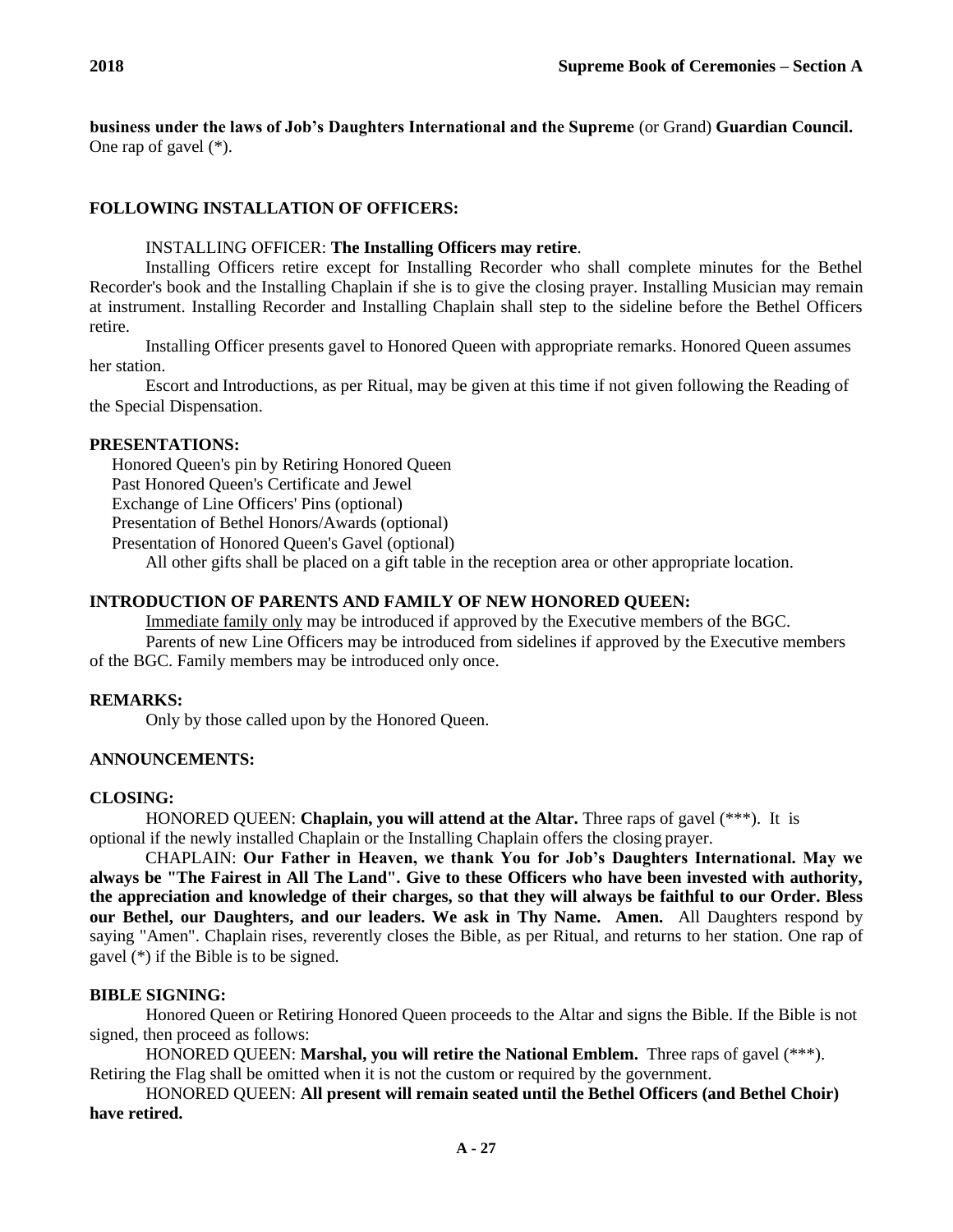Two raps of gavel (\*\*) to call up Officers if they were seated for Bible signing.

March music for Custodians to remove chairs from semicircle. Retiring March same as per Ritual using one of the Closing Formations.

Bethel Guardian and Associate Bethel Guardian return to the East during Closing as per Ritual. Bethel Guardian and Associate Bethel Guardian may invite the parents/guardians of the new Honored Queen to the East Line for the Closing Formation after the Officers have left the East.

When Officers are on the West Line:

BETHEL GUARDIAN: **This concludes our ceremony.** Bethel Guardian bows to Officers, they respond with a bow and Bethel Guardian sounds one rap of gavel (\*). Officers complete Retiring March.

If approved by the Executive Members of the BGC, other appropriate ceremonies may be performed following the Closing Formation.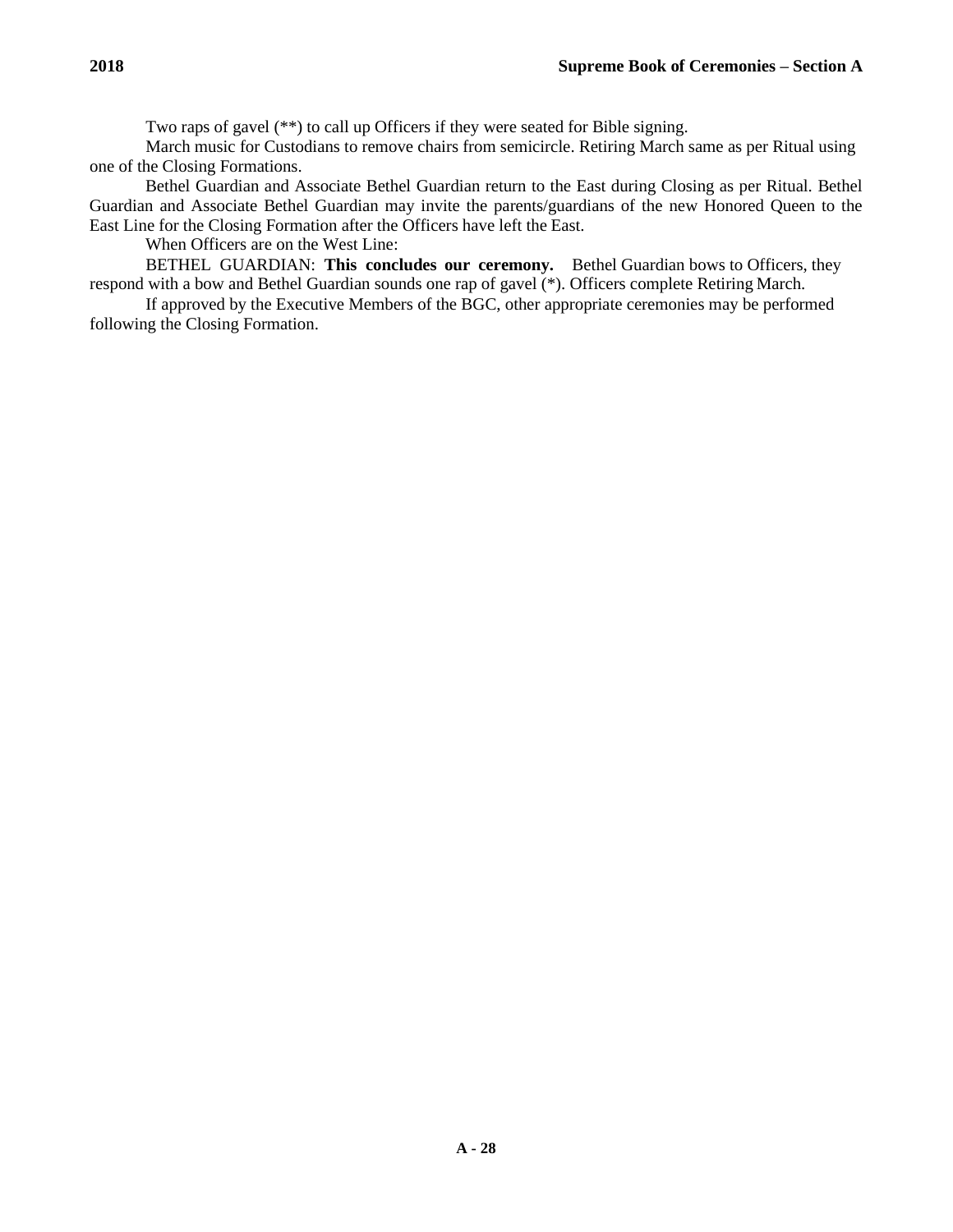# **CHARTERING A BETHEL**

Regular Bethel Meeting

A Bethel Under Dispensation shall apply for a Charter immediately upon the recommendation of the Deputy or Inspecting Officer. When the application for a Charter is properly filled out, accompanied by the required fee (See Constitution, Bylaws, and SOPs of JDI) the Executive Manager/Grand Secretary shall issue the Charter.

The Charter shall be presented at a regular meeting by the Supreme (Grand) Guardian, or a person deputized by her to serve in that capacity. The Supreme (Grand) Guardian may ask Supreme (Grand) Officers, or members of the Supreme (Grand) Guardian Council to act as the other Officers needed for Chartering.

Under New Business, the Honored Queen shall ask the person presenting the Charter to preside. She may be escorted to the East at this time or she may have been asked to remain in the East at the time ofEscort.

SUPREME (GRAND) OFFICER: **In presenting the Charter to this Bethel, I will be assisted by:** Officers rise as names are called.

(title) **as Supreme** (Grand) **Secretary**

(title) **as Supreme** (Grand) **Guide**

(title) **as Supreme** (Grand) **Marshal**

**The Officers will please assume their stations.** The officers informally take their stations.

**Supreme** (Grand) **Secretary, you will read the authority to grant this Bethel a Charter.** Supreme (Grand) Secretary reads form.

SUPREME (GRAND) OFFICER: **Supreme** (Grand) **Guide and Supreme** (Grand) **Marshal, you will present the Officers and members on the sidelines to form a semicircle outside the Messengers' chairs.**  All Bethel Officers, except the Honored Queen, step to sideline nearest their station and proceed to the West Line. Supreme (Grand) Guide and Supreme (Grand) Marshal descend dais and wait on West Line for Officers to reach the West Line. When all Officers are on the West Line, the Supreme (Grand) Guide and the Supreme (Grand) Marshal followed by the Officers, march around the outside of the semicircle stopping at the stations of Treasurer and Chaplain.

SUPREME (GRAND) OFFICER: **Supreme** (Grand) **Guide and Supreme** (Grand) **Marshal, you will present the members of the Bethel Guardian Council to form a semicircle within the Messengers' chairs.**  BGC Members, except for Bethel Guardian, rise and proceed to the Altar Line on either the north or south marching lines of the Bethel. When BGC is at Altar Line, Supreme (Grand) Guide and Supreme (Grand) Marshal followed by the BGC march on the Altar Line to point between Altar and Treasurer's station and to point between Altar and Chaplain's station, turn west and march to center of semicircle. The BGC faces East. The Supreme (Grand) Guide and Supreme (Grand) Marshal retrace their steps on inside of BGC to position between the Treasurer's station and Altar and between the Chaplain's station and Altar, then turn facing each other.

SUPREME (GRAND) OFFICER: **Bethel Guardian and Honored Queen, you will proceed to West of the Altar.** The Honored Queen descends the dais and waits on the East Line. The Bethel Guardian marches on the East Line to meet the Honored Queen. They proceed west to the Altar Line then go south around the Altar to a position directly West of the Altar. Honored Queen and Bethel Guardian face East standing side by side. Supreme (Grand) Officer may remain in East or may go to East of Altar. If she goes to East of Altar, she shall take the gavel and Charter with her.

SUPREME (GRAND) OFFICER: **You will place your right hand over your heart and repeat the following Obligation:** Supreme (Grand) Officer and all Bethel Officers and Council Members place their hands over their hearts.